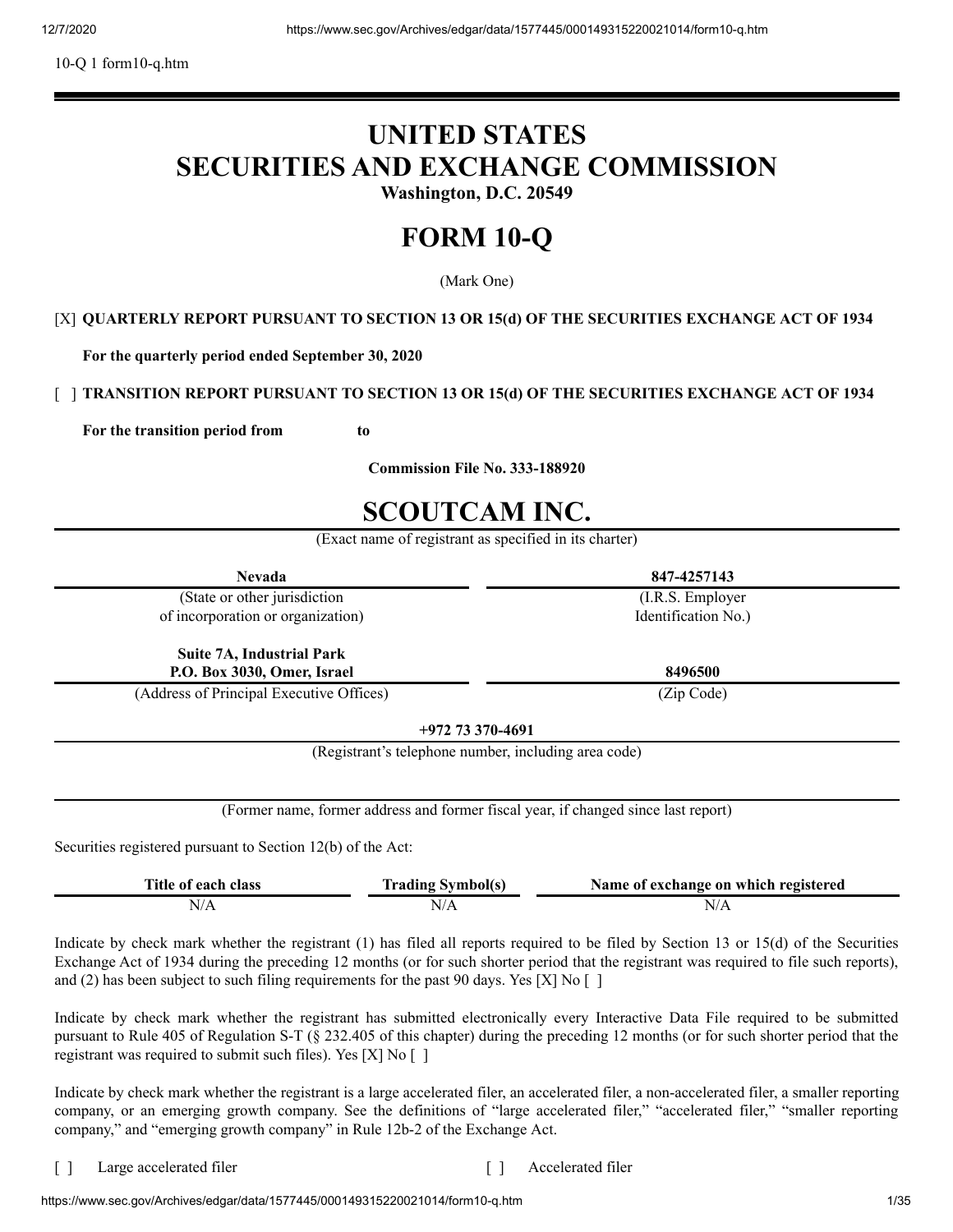12/7/2020 https://www.sec.gov/Archives/edgar/data/1577445/000149315220021014/form10-q.htm

- [X] Non-accelerated filer [X] Smaller reporting company
	- [ ] Emerging growth company

If an emerging growth company, indicate by check mark if the registrant has elected not to use the extended transition period for complying with any new or revised financial accounting standards provided pursuant to Section 13(a) of the Exchange Act. [ ]

Indicate by check mark whether the registrant is a shell company (as defined in Rule 12b-2 of the Exchange Act). Yes [ ] No [X]

As of November 10, 2020, the registrant had 34,732,861 shares of common stock, par value \$0.001, of the registrant issued and outstanding.

As used in this Quarterly Report and unless otherwise indicated, the terms "ScoutCam," "we," "us," "our," or "our Company" refer to ScoutCam Inc. Unless otherwise specified, all dollar amounts are expressed in United States dollars.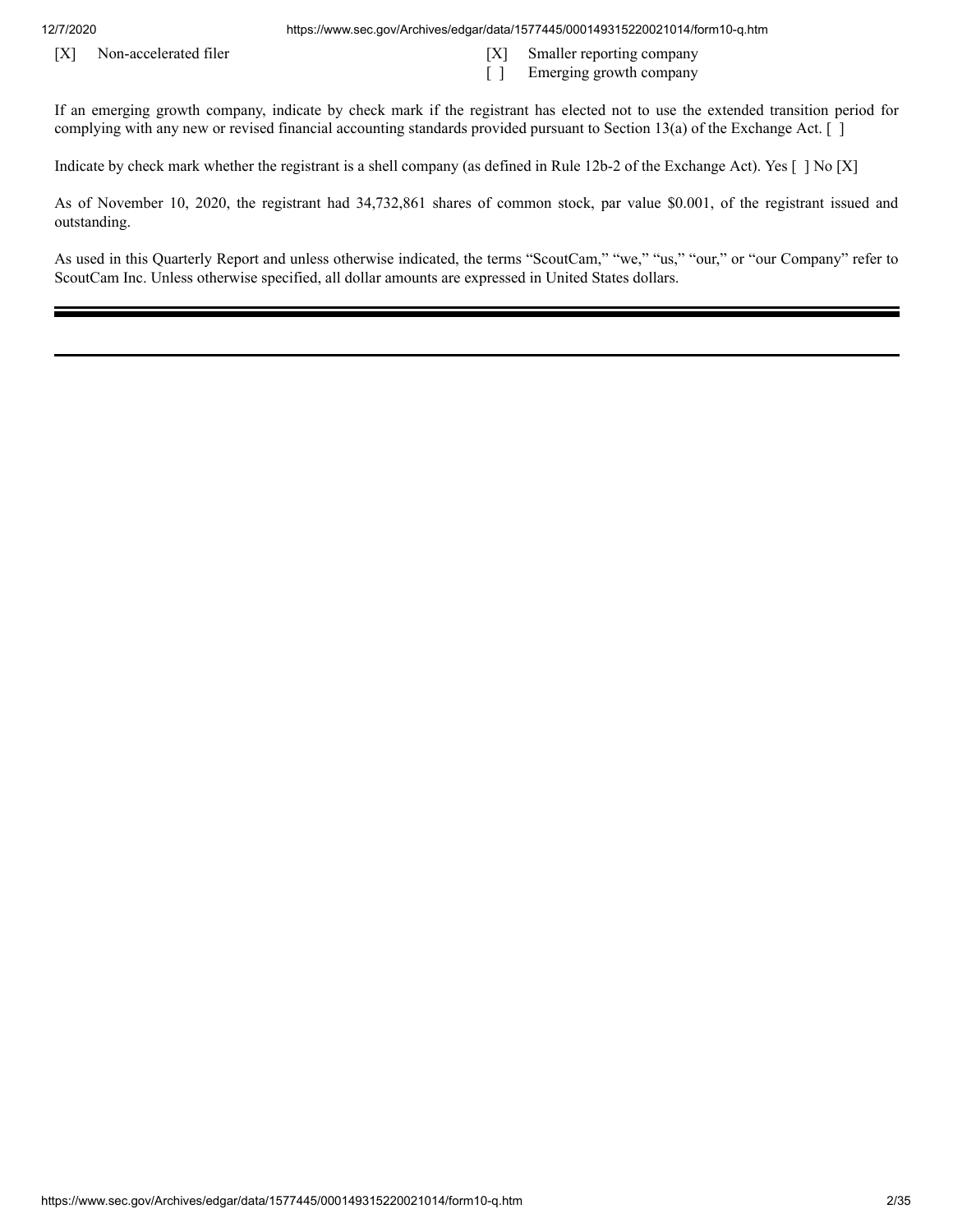- 2 -

# **SCOUTCAM INC.**

# **QUARTERLY REPORT ON FORM 10-Q**

# **TABLE OF CONTENTS**

|                   |                                                                                       | Page           |
|-------------------|---------------------------------------------------------------------------------------|----------------|
|                   | <b>Cautionary Note Regarding Forward-Looking Statements</b>                           | 3              |
|                   | PART 1-FINANCIAL INFORMATION                                                          |                |
| Item 1.           | Consolidated Financial Statements (unaudited)                                         | $\overline{4}$ |
|                   | <b>Consolidated Balance Sheets</b>                                                    | 5              |
|                   | <b>Consolidated Statements of Comprehensive Loss</b>                                  | 7              |
|                   | <b>Statements of Stockholders' Equity</b>                                             | 8              |
|                   | <b>Consolidated Statements of Cash Flows</b>                                          | 10             |
|                   | <b>Notes to Consolidated Financial Statements</b>                                     | 11             |
| Item 2.           | Management's Discussion and Analysis of Financial Condition and Results of Operations | 20             |
| Item 3.           | Quantitative and Qualitative Disclosures about Market Risk                            | 25             |
| Item 4.           | <b>Control and Procedures</b>                                                         | 25             |
|                   | PART II-OTHER INFORMATION                                                             |                |
| Item 1A.          | <b>Risk Factors</b>                                                                   | 26             |
| Item 6.           | Exhibits                                                                              | 27             |
| <b>SIGNATURES</b> |                                                                                       | 28             |
|                   |                                                                                       |                |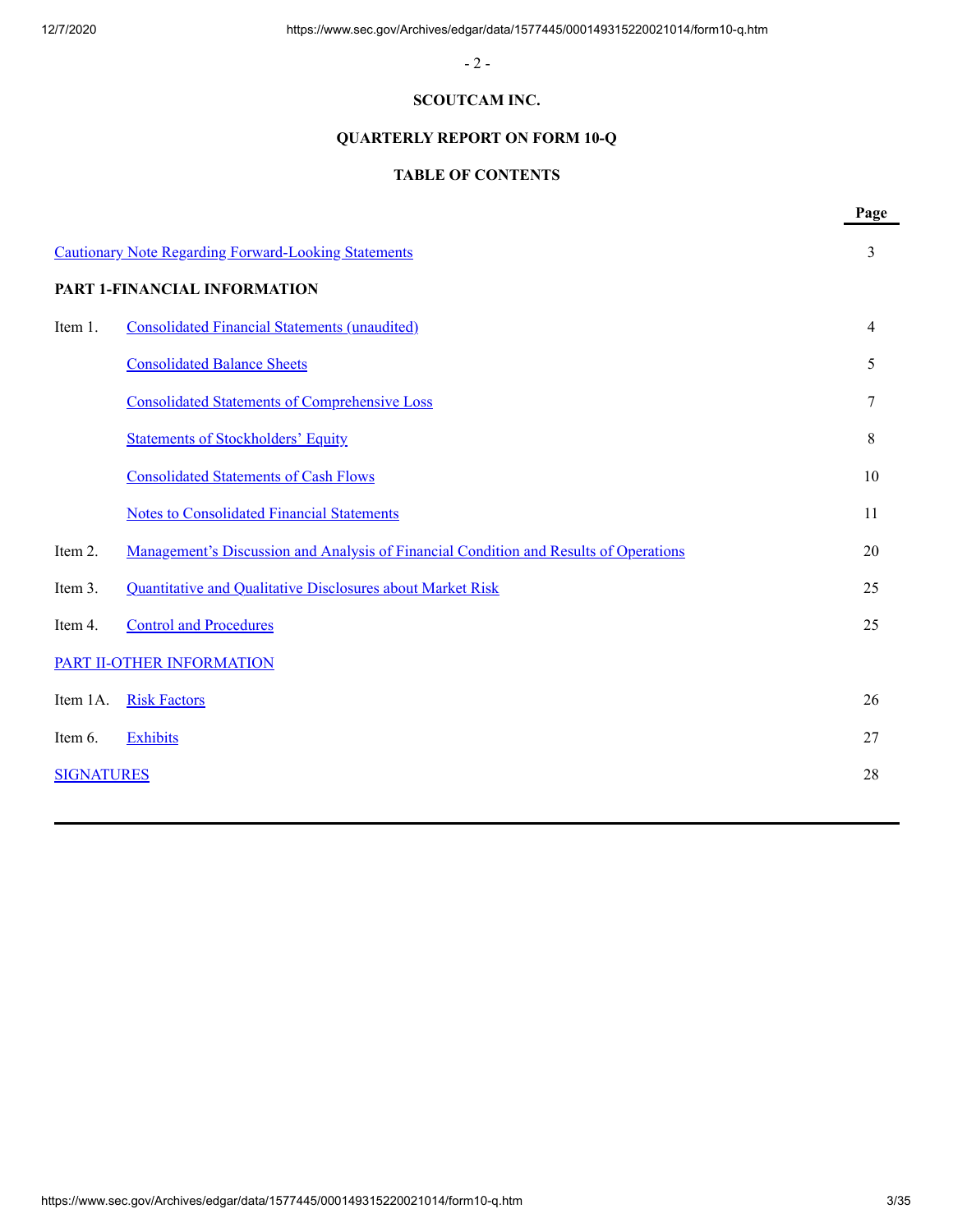- 3 -

#### **CAUTIONARY NOTE REGARDING FORWARD-LOOKING STATEMENTS**

<span id="page-3-0"></span>Certain information set forth in this Quarterly Report on Form 10-Q, including in Item 2, "Management's Discussion and Analysis of Financial Condition and Results of Operations" and elsewhere herein may address or relate to future events and expectations and as such constitutes "forward-looking statements" within the meaning of the Private Securities Litigation Reform Act of 1995. Statements which are not historical reflect our current expectations and projections about our future results, performance, liquidity, financial condition, prospects and opportunities and are based upon information currently available to us and our management and their interpretation of what is believed to be significant factors affecting our business, including many assumptions regarding future events.

Forward-looking statements, which involve assumptions and describe our future plans, strategies, and expectations, are generally identifiable by use of the words "may," "should," "would," "could," "scheduled," "expect," "anticipate," "estimate," "believe," "intend," "seek," or "project" or the negative of these words or other variations on these words or comparable terminology. Actual results, performance, liquidity, financial condition and results of operations, prospects and opportunities could differ materially and perhaps substantially from those expressed in, or implied by, these forward-looking statements as a result of various risks, uncertainties and other factors. These statements may be found under the section of our Annual Report on Form 10-K for the year ended December 31, 2019 (filed on March 16, 2020) entitled "Risk Factors" as well as in our other public filings.

In light of these risks and uncertainties, and especially given the start-up nature of our business, there can be no assurance that the forward-looking statements contained herein will in fact occur. Readers should not place undue reliance on any forward-looking statements. Except as expressly required by the federal securities laws, we undertake no obligation to publicly update or revise any forward-looking statements, whether as a result of new information, future events, changed circumstances or any other reason.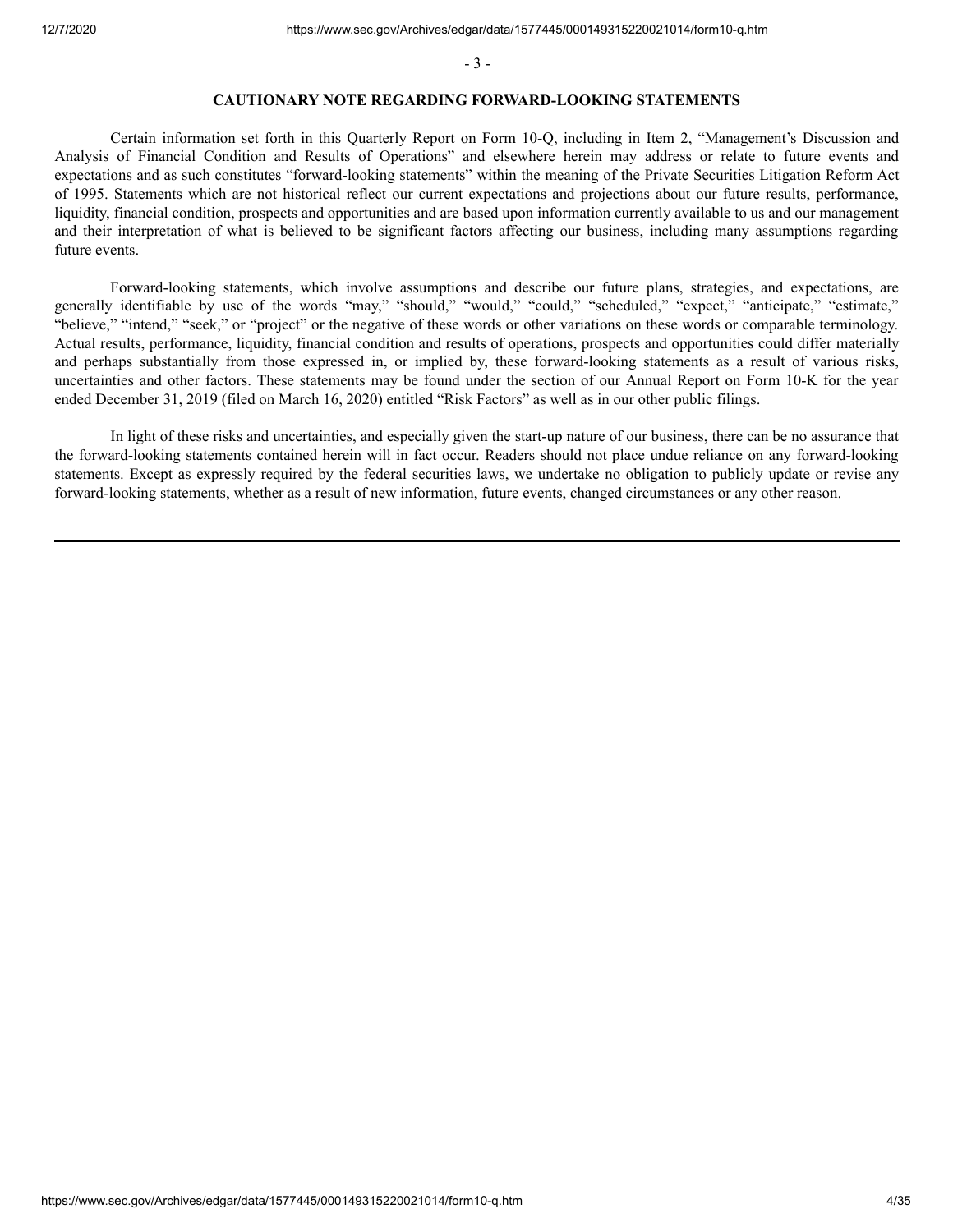- 4 -

# **SCOUTCAM INC.**

INTERIM FINANCIAL STATEMENTS AS OF SEPTEMBER 30, 2020

# **SCOUTCAM INC.**

<span id="page-4-0"></span>

|                                                                                          | Page |
|------------------------------------------------------------------------------------------|------|
| Interim Financial Statements – in US Dollars (USD) in thousands                          |      |
| <b>Interim Condensed Consolidated Balance Sheets (unaudited)</b>                         |      |
| <b>Interim Condensed Consolidated Statements of Operations (unaudited)</b>               |      |
| Interim Condensed Consolidated Statements of Changes in Shareholders' Equity (unaudited) | 8    |
| Interim Condensed Consolidated Statements of Cash Flows (unaudited)                      | 10   |
| Notes to the Interim Condensed Consolidated Financial Statements                         |      |
|                                                                                          |      |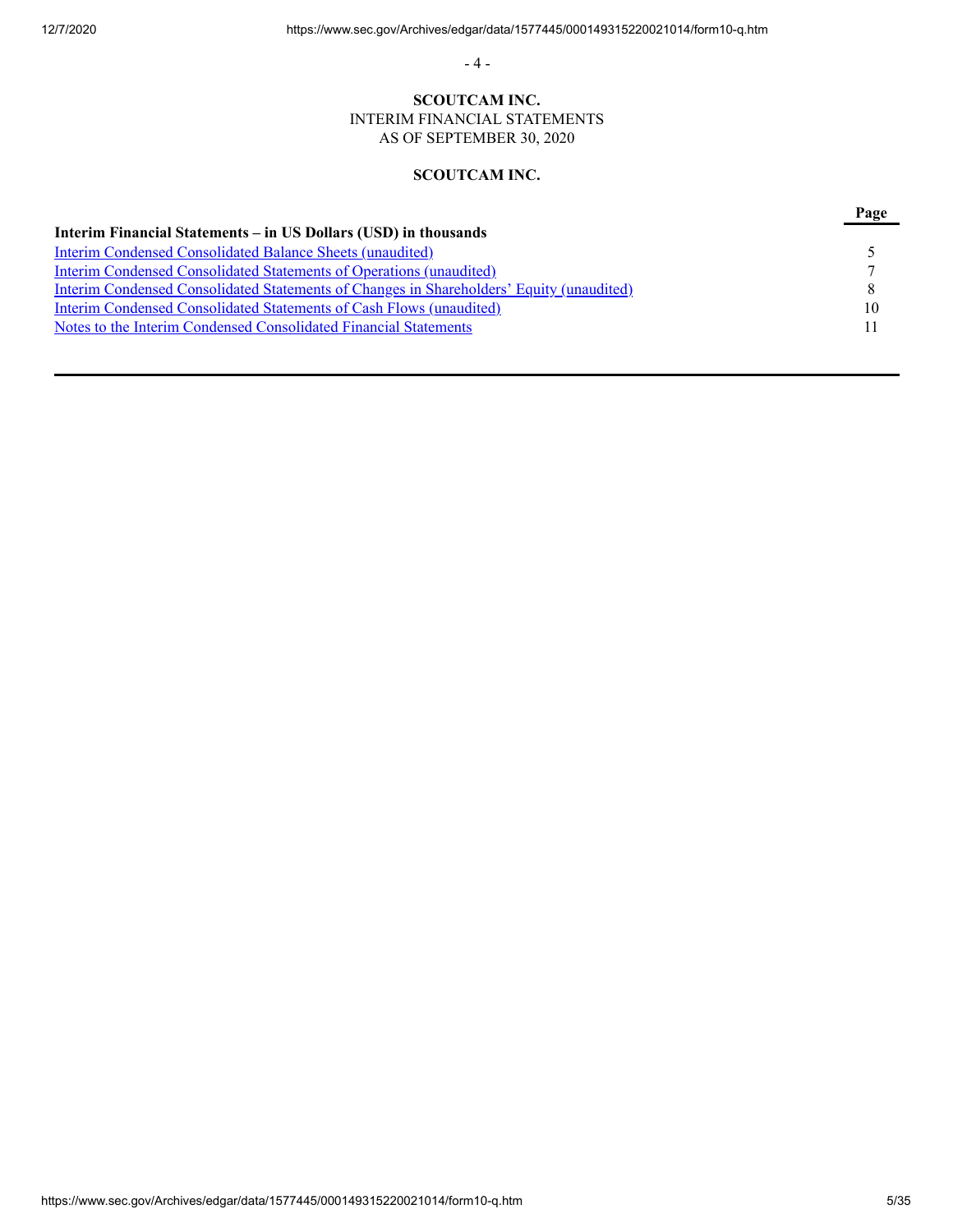- 5 -

# **SCOUTCAM INC.**

# INTERIM CONDENSED CONSOLIATED BALANCE SHEETS

<span id="page-5-0"></span>

|                                     | September 30,<br>2020   | December 31,<br>2019 |  |
|-------------------------------------|-------------------------|----------------------|--|
|                                     | <b>Unaudited</b>        | <b>Audited</b>       |  |
|                                     | <b>USD</b> in thousands |                      |  |
| <b>Assets</b>                       |                         |                      |  |
| <b>CURRENT ASSETS:</b>              |                         |                      |  |
| Cash and cash equivalents           | 3,150                   | 3,245                |  |
| Accounts receivables                |                         | 22                   |  |
| Inventory                           | 1,483                   | 900                  |  |
| Parent company                      | 30                      | 73                   |  |
| Other current assets                | 277                     | 78                   |  |
|                                     | 4,940                   | 4,318                |  |
| <b>NON-CURRENT ASSETS:</b>          |                         |                      |  |
| Property and equipment, net         | 257                     | 59                   |  |
| Operating lease right-of-use assets | 112                     | 53                   |  |
| Severance pay asset                 | 327                     | 327                  |  |
|                                     | 696                     | 439                  |  |
| <b>TOTAL ASSETS</b>                 | 5,636                   | 4,757                |  |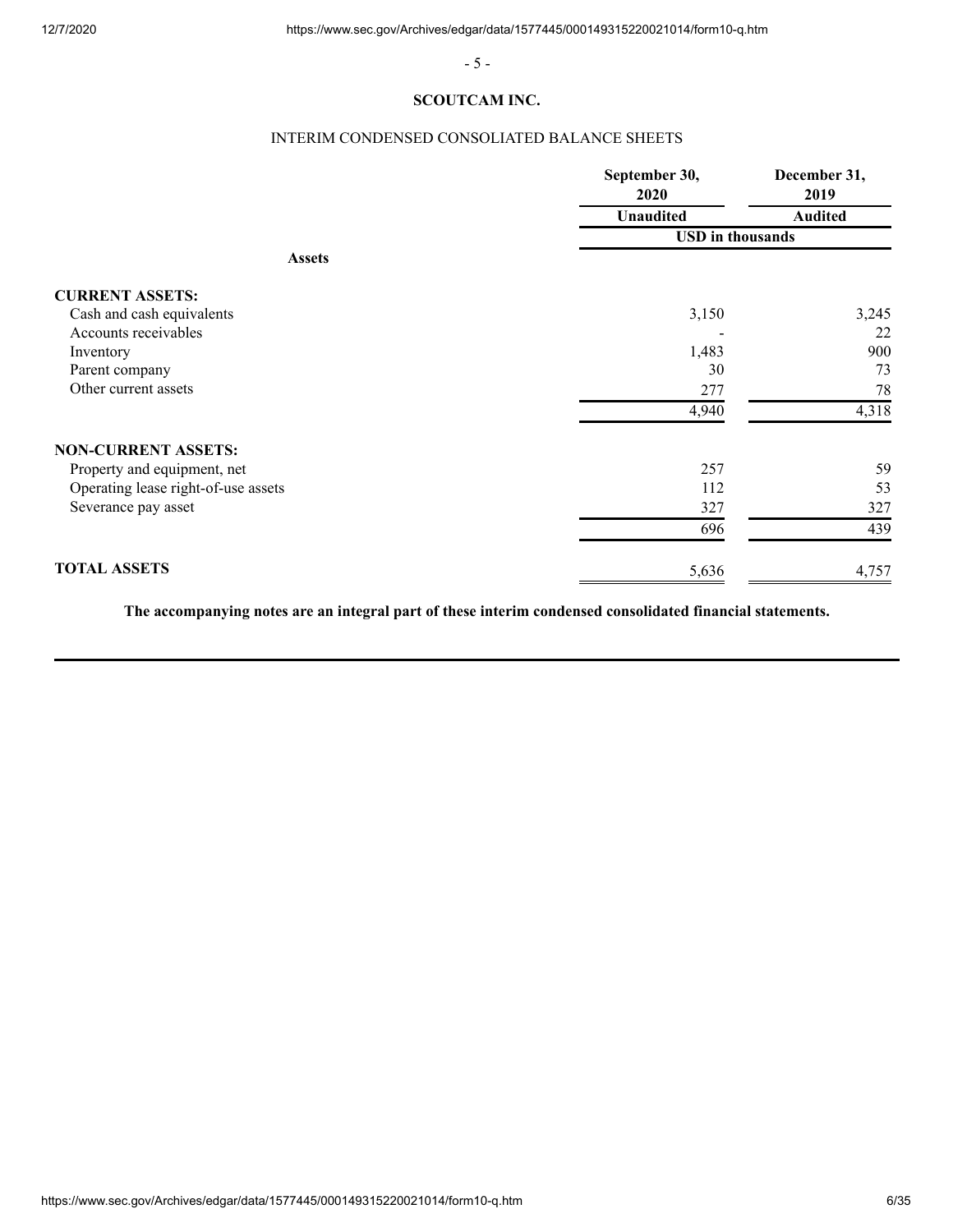- 6 -

# **SCOUTCAM INC.**

# INTERIM CONDENSED CONSOLIDATED BALANCE SHEETS (CONTINUED)

|                                                                                                                                              | September 30,<br>2020   | December 31,<br>2019 |
|----------------------------------------------------------------------------------------------------------------------------------------------|-------------------------|----------------------|
|                                                                                                                                              | <b>Unaudited</b>        | <b>Audited</b>       |
|                                                                                                                                              | <b>USD</b> in thousands |                      |
| Liabilities and shareholders' equity                                                                                                         |                         |                      |
| <b>CURRENT LIABILITIES:</b>                                                                                                                  |                         |                      |
| Accounts payables                                                                                                                            | 181                     | 35                   |
| Loan from Parent company                                                                                                                     |                         | 500                  |
| Contract liabilities                                                                                                                         | 1,201                   | 502                  |
| Operating lease liabilities - short term                                                                                                     | 56                      | 24                   |
| Accrued compensation expenses                                                                                                                | 375                     | 297                  |
| Other accrued expenses                                                                                                                       | 158                     | 552                  |
|                                                                                                                                              | 1,971                   | 1,910                |
| <b>NON-CURRENT LIABILITIES:</b>                                                                                                              |                         |                      |
| Operating lease liabilities - long term                                                                                                      | 56                      | 29                   |
| Liability for severance pay                                                                                                                  | 297                     | 296                  |
|                                                                                                                                              | 353                     | 325                  |
| <b>TOTAL LIABILITIES</b>                                                                                                                     | 2,324                   | 2,235                |
| <b>SHAREHOLDERS' EQUITY:</b>                                                                                                                 |                         |                      |
| Ordinary shares Common stock, \$0.001 par value; 75,000,000 shares<br>authorized, 33,764,128 and 26,884,921 shares issued and outstanding at |                         |                      |
| September 30, 2020 and December 31, 2019, respectively                                                                                       | 34                      | 27                   |
| Additional paid-in capital                                                                                                                   | 8,328                   | 4,135                |
| Accumulated deficit                                                                                                                          | (5,050)                 | (1,640)              |
| TOTAL SHAREHOLDERS' EQUITY                                                                                                                   | 3,312                   | 2,522                |
|                                                                                                                                              |                         |                      |
| TOTAL LIABILITIES AND SHAREHOLDERS' EQUITY                                                                                                   | 5,636                   | 4,757                |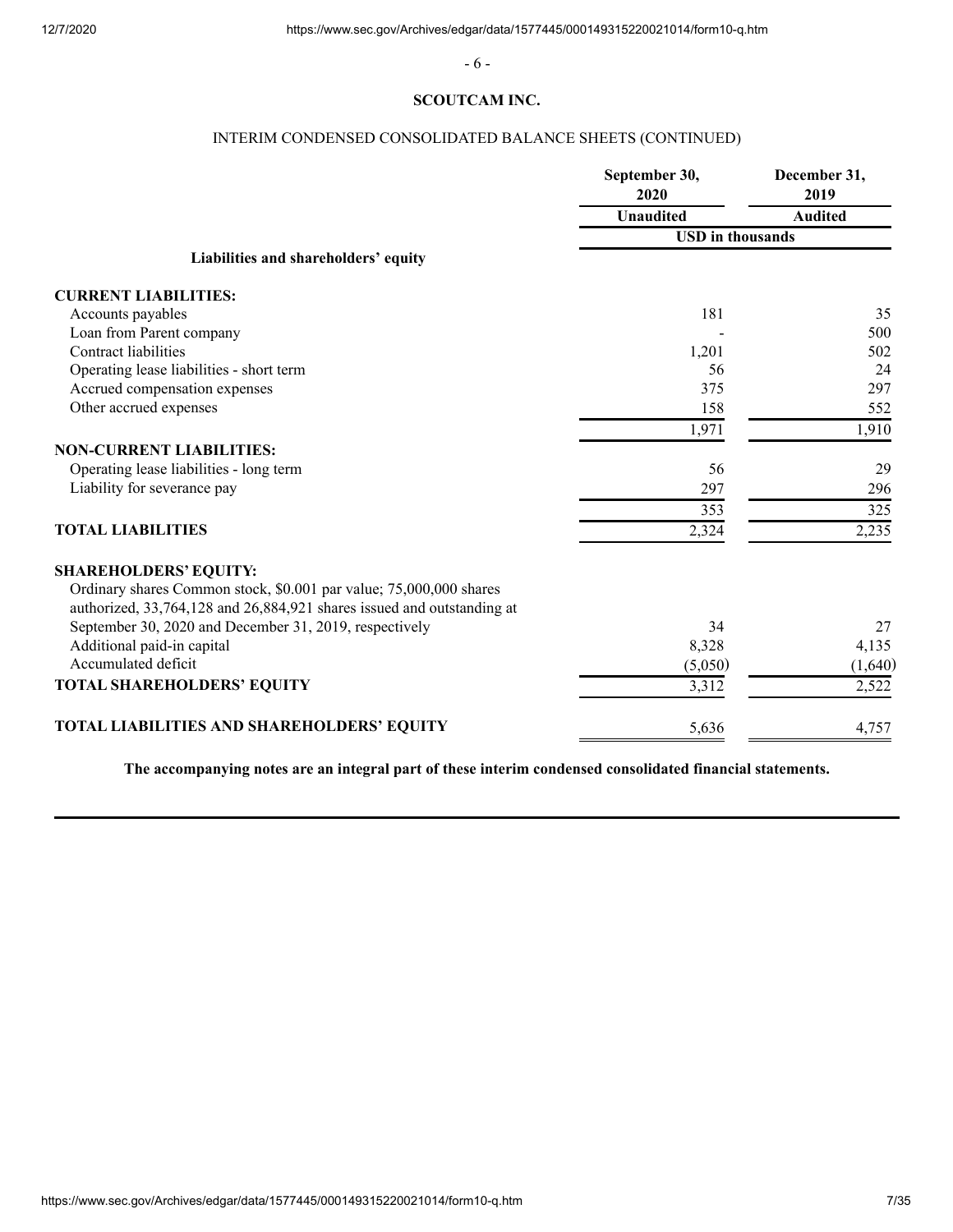- 7 -

# **SCOUTCAM INC.**

# <span id="page-7-0"></span>INTERIM CONDENSED CONSOLIDATED STATEMENTS OF OPERATIONS AND COMPREHENSIVE LOSS

|                                                                       | Nine months ended<br>September 30, |                                          | Three months ended<br>September 30, |        |  |
|-----------------------------------------------------------------------|------------------------------------|------------------------------------------|-------------------------------------|--------|--|
|                                                                       | 2020                               | 2019                                     | 2020                                | 2019   |  |
|                                                                       |                                    | <b>Unaudited</b>                         |                                     |        |  |
|                                                                       |                                    | USD in thousands (except per share data) |                                     |        |  |
| <b>Revenues:</b>                                                      |                                    |                                          |                                     |        |  |
| Products                                                              | 86                                 | 187                                      | 12                                  | 43     |  |
| Services                                                              |                                    | 85                                       |                                     | 85     |  |
|                                                                       | 86                                 | 272                                      | 12                                  | 128    |  |
| <b>Cost of revenues:</b>                                              |                                    |                                          |                                     |        |  |
| Products                                                              | 434                                | 355                                      | 153                                 | 51     |  |
| Services                                                              |                                    | 85                                       |                                     | 85     |  |
|                                                                       | 434                                | 440                                      | 153                                 | 136    |  |
| <b>Gross Loss</b>                                                     | (348)                              | (168)                                    | (141)                               | (8)    |  |
| Research and development expenses                                     | 514                                | 216                                      | 144                                 | 75     |  |
| Sales and marketing expenses                                          | 302                                | 130                                      | 114                                 | 47     |  |
| General and administrative expenses                                   | 2,309                              | 541                                      | 629                                 | 227    |  |
| <b>Operating loss</b>                                                 | (3, 473)                           | (1,055)                                  | (1,028)                             | (357)  |  |
| Financing income (expenses), net                                      | 63                                 | (16)                                     |                                     | (8)    |  |
| Loss before taxes on income                                           | (3, 410)                           | (1,071)                                  | (1,027)                             | (365)  |  |
| Taxes on income                                                       |                                    | (2)                                      |                                     | (1)    |  |
| <b>Net Loss</b>                                                       | (3, 410)                           | (1,073)                                  | (1,027)                             | (366)  |  |
| Net loss per ordinary share (basic and                                |                                    |                                          |                                     |        |  |
| diluted, USD)                                                         | (0.11)                             | (0.07)                                   | (0.03)                              | (0.02) |  |
| Weighted average ordinary shares (basic<br>and diluted, in thousands) | 30,728                             | 16,131                                   | 33,764                              | 16,131 |  |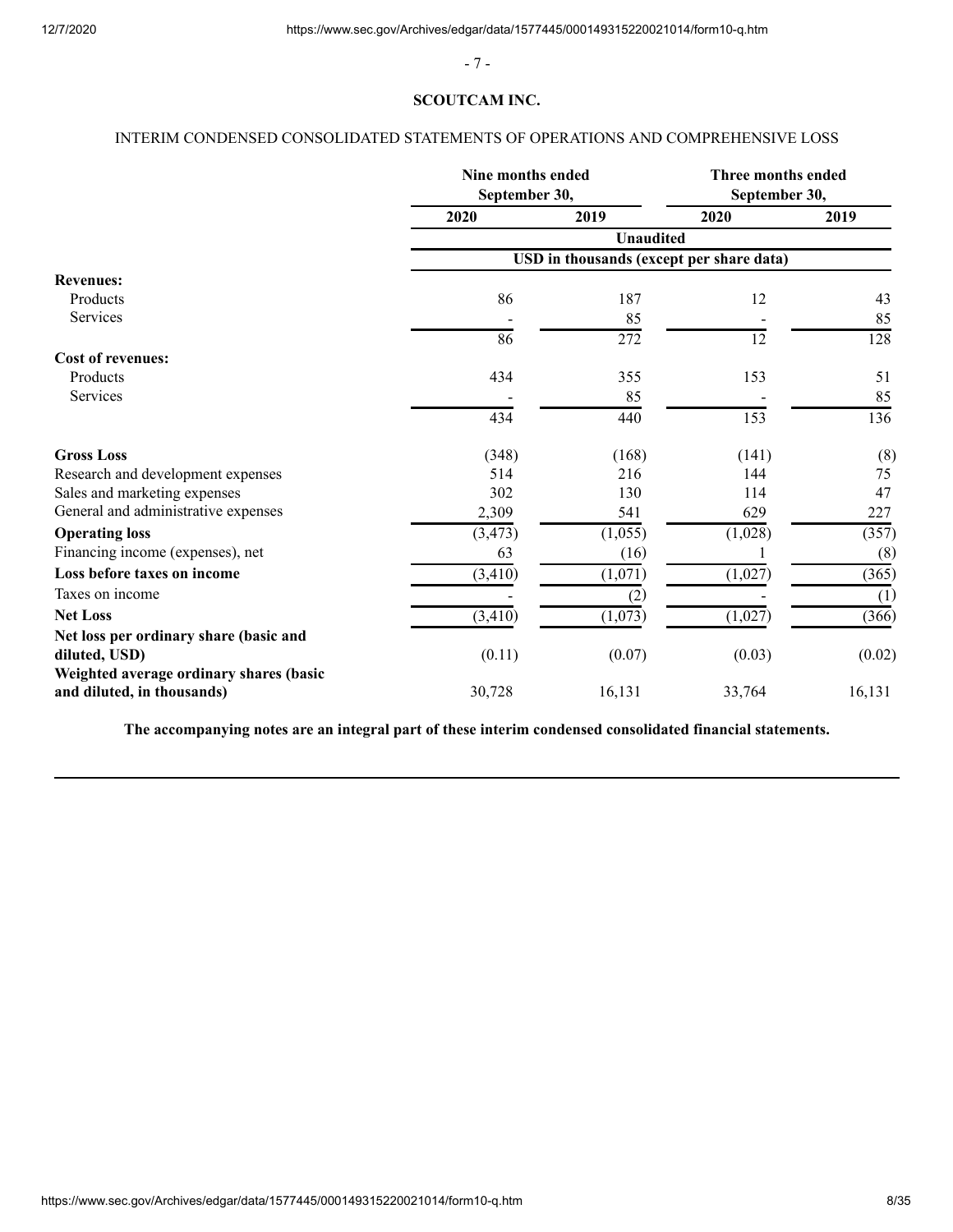- 8 -

#### **SCOUTCAM INC.**

# INTERIM CONDENSED CONSOLIDATED STATEMENTS OF CHANGES IN SHAREHOLDERS' EQUITY

# <span id="page-8-0"></span>**Nine Months Ended September 30, 2020**

|                                      | <b>Ordinary shares</b> |     |        | <b>Additional</b><br>paid-in | Accumulated             | <b>Total</b><br>Shareholders' |
|--------------------------------------|------------------------|-----|--------|------------------------------|-------------------------|-------------------------------|
|                                      | <b>Number</b>          |     | Amount | capital                      | Deficit                 | equity                        |
|                                      | in thousands           |     |        |                              | <b>USD</b> in thousands |                               |
| <b>Balance at January 1, 2020</b>    | 26,885                 | S.  | 27     | 4,135                        | (1,640)                 | 2,522                         |
| Issuance of shares and warrants      | 6,092                  | \$. | 6      | 2,852                        |                         | 2,858                         |
| Stock based compensation             |                        |     |        | 961                          |                         | 961                           |
| Conversion of a loan from Parent     |                        |     |        |                              |                         |                               |
| company                              | 787                    | \$. |        | 380                          |                         | 381                           |
| Net loss                             |                        |     |        |                              | (3, 410)                | (3, 410)                      |
| <b>Balance at September 30, 2020</b> | 33,764                 |     | 34     | 8.328                        | (5,050)                 | 3,312                         |

# **Three Months Ended September 30, 2020**

|                                      | <b>Ordinary shares</b>   |     |        | <b>Additional</b><br>paid-in | Accumulated    | <b>Total</b><br>Shareholders' |
|--------------------------------------|--------------------------|-----|--------|------------------------------|----------------|-------------------------------|
|                                      | <b>Number</b>            |     | Amount | capital                      | <b>Deficit</b> | <b>Equity</b>                 |
|                                      | in thousands             |     |        | <b>USD</b> in thousands      |                |                               |
| <b>Balance at July 1, 2020</b>       | 33,764                   | \$. | 34     | 8,238                        | (4,023)        | 4,249                         |
| Stock based compensation             |                          |     |        | 90                           |                | 90                            |
| Net loss                             | $\overline{\phantom{a}}$ |     |        |                              | (1,027)        | (1,027)                       |
| <b>Balance at September 30, 2020</b> | 33,764                   |     | 34     | 8,328                        | (5,050)        | 3,312                         |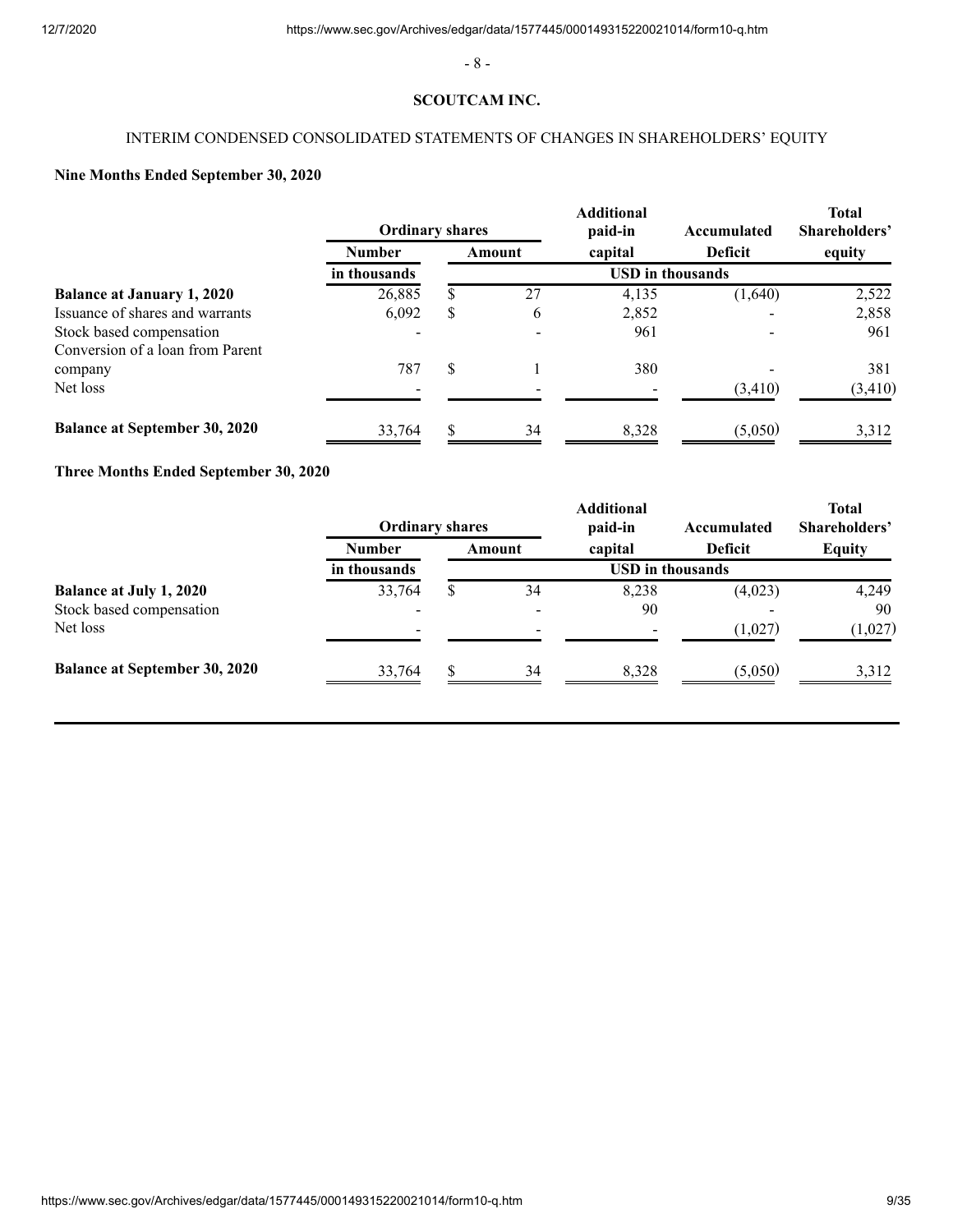- 9 -

# **SCOUTCAM INC.**

# INTERIM CONDENSED CONSOLIDATED STATEMENTS OF CHANGES IN SHAREHOLDERS' EQUITY

# **Nine Months Ended September 30, 2019**

|                                          | <b>Ordinary shares</b> |        | <b>Additional</b><br>paid-in | Parent<br>company       | Accumulated    | <b>Total</b><br>Shareholders' |
|------------------------------------------|------------------------|--------|------------------------------|-------------------------|----------------|-------------------------------|
|                                          | <b>Number</b>          | Amount | capital                      | deficit                 | <b>Deficit</b> | <b>Equity</b>                 |
|                                          | in<br>thousands        |        |                              | <b>USD</b> in thousands |                |                               |
| <b>Balance at January 1, 2019</b>        |                        |        |                              | (118)                   |                | (118)                         |
| Net transfer from Parent company         |                        |        |                              | 514                     |                | 514                           |
| Net loss                                 |                        |        |                              | (189)                   | (884)          | (1,073)                       |
| Consummation of the Carve-out            |                        |        | 207                          | (207)                   |                |                               |
| Share based compensation                 |                        |        | 25                           |                         |                | 25                            |
| Issuance of shares                       | 16,131                 | 16     | (16)                         |                         |                |                               |
| Sale of assets to Parent company         |                        |        | 168                          |                         |                | 168                           |
| Capital contribution from Parent company |                        |        | 720                          |                         |                | 720                           |
| <b>Balance at September 30, 2019</b>     | 16,131                 | 16     | 1,104                        |                         | (884)          | 236                           |

# **Three Months Ended September 30, 2019**

|                                      | <b>Ordinary shares</b> |        | <b>Additional</b><br>paid-in | Parent<br>company        | Accumulated    | <b>Total</b><br>Shareholders' |
|--------------------------------------|------------------------|--------|------------------------------|--------------------------|----------------|-------------------------------|
|                                      | <b>Number</b>          | Amount | capital                      | deficit                  | <b>Deficit</b> | <b>Equity</b>                 |
|                                      | in<br>thousands        |        |                              | <b>USD</b> in thousands  |                |                               |
| <b>Balance at July 1, 2019</b>       | 16,131                 | 16     | 1,104                        | $\overline{\phantom{0}}$ | (518)          | 602                           |
| Net loss                             |                        |        |                              |                          | (366)          | (366)                         |
| <b>Balance at September 30, 2019</b> | 16,131                 | 16     | 1.104                        |                          | (884)          | 236                           |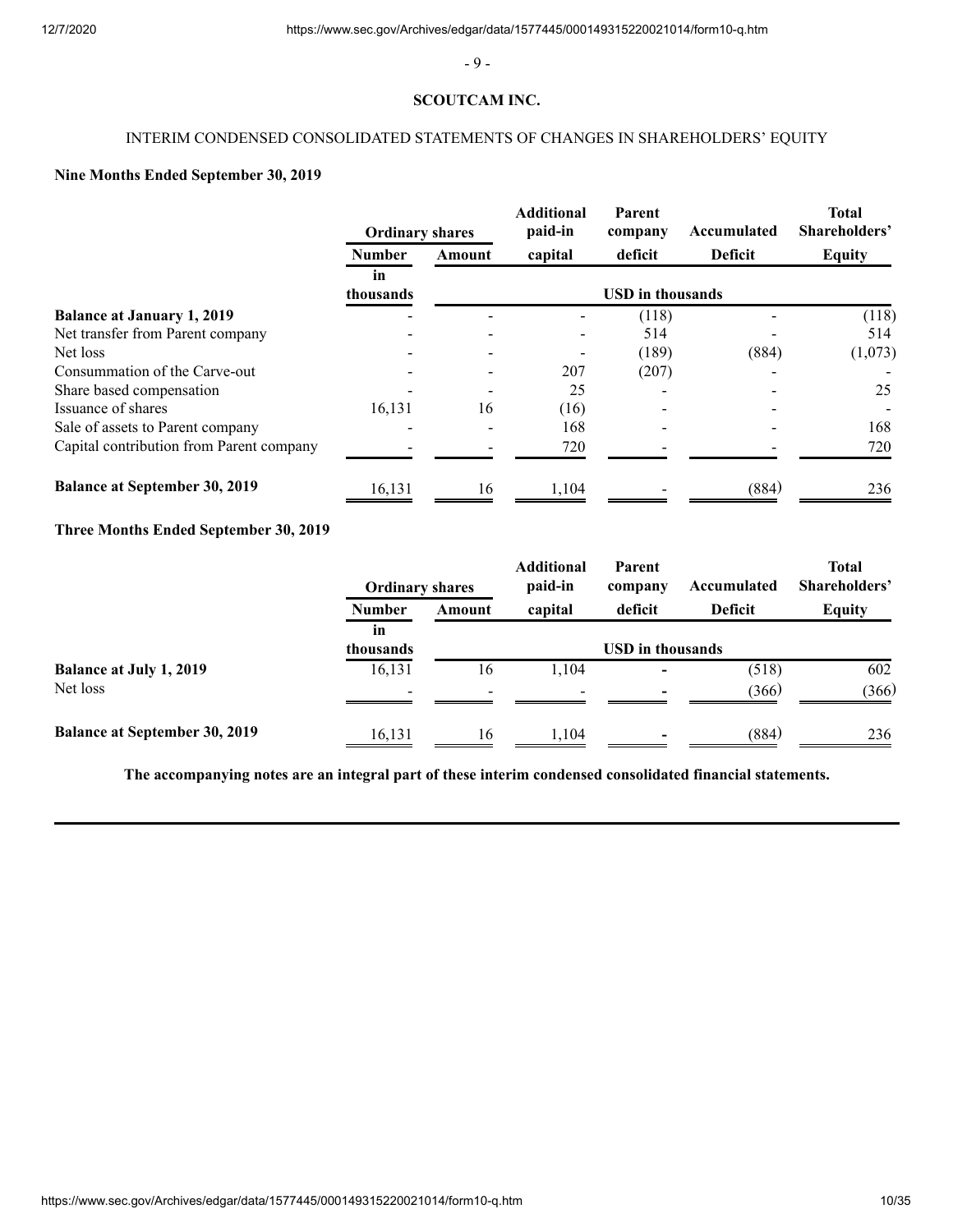- 10 -  $\,$ 

# **SCOUTCAM INC.**

# INTERIM CONDENSED CONOLIDATED STATEMENTS OF CASH FLOWS

<span id="page-10-0"></span>

|                                                    | Nine months ended<br>September 30, |                         | Three months ended<br>September 30, |       |
|----------------------------------------------------|------------------------------------|-------------------------|-------------------------------------|-------|
|                                                    | 2020                               | 2019                    | 2020                                | 2019  |
|                                                    |                                    | <b>Unaudited</b>        |                                     |       |
|                                                    |                                    | <b>USD</b> in thousands |                                     |       |
| <b>CASH FLOWS FROM OPERATING</b>                   |                                    |                         |                                     |       |
| <b>ACTIVITIES:</b>                                 |                                    |                         |                                     |       |
| Net loss                                           | (3,410)                            | (1,073)                 | (1,027)                             | (366) |
| Adjustments to reconcile net loss to net cash used |                                    |                         |                                     |       |
| in operations:                                     |                                    |                         |                                     |       |
| Depreciation                                       | 51                                 | 3                       | 24                                  | 2     |
| Other non-cash items                               | 1                                  | 63                      | (13)                                | 28    |
| Share based compensation                           | 927                                |                         | 90                                  |       |
| Profit from exchange differences on cash and cash  |                                    |                         |                                     |       |
| equivalents                                        | (87)                               |                         | (3)                                 |       |
| <b>CHANGES IN OPERATING ASSET AND</b>              |                                    |                         |                                     |       |
| <b>LIABILITY ITEMS:</b>                            |                                    |                         |                                     |       |
| Accounts receivable                                | 22                                 | 27                      | 26                                  | (46)  |
| Inventory                                          | (546)                              | (628)                   | (244)                               | (319) |
| Parent company                                     | 2                                  | 54                      | 113                                 | 156   |
| Other current assets                               | (199)                              | (38)                    | 55                                  | 49    |
| Accounts payables                                  | 146                                | 40                      | 13                                  | (47)  |
| <b>Contract liabilities</b>                        | 699                                | 72                      | 529                                 | 67    |
| Accrued compensation expenses                      | 78                                 | 135                     | 42                                  | 47    |
| Other accrued expenses                             | (394)                              | 65                      | (38)                                | 48    |
| Net cash flows used in operating activities        | (2,710)                            | (1,280)                 | (433)                               | (381) |
| <b>CASH FLOWS FROM INVESTING</b>                   |                                    |                         |                                     |       |
| <b>ACTIVITIES:</b>                                 |                                    |                         |                                     |       |
| Change in severance pay asset                      |                                    | (28)                    |                                     | (28)  |
| Purchase of property and equipment                 | (249)                              | (18)                    | (28)                                | (18)  |
| Net cash flows used in investing activities        | (249)                              | (46)                    | (28)                                | (46)  |
| <b>CASH FLOWS FROM FINANCING</b>                   |                                    |                         |                                     |       |
| <b>ACTIVITIES:</b>                                 |                                    |                         |                                     |       |
| Transfer from Parent company                       |                                    | 514                     |                                     |       |
| Sale of assets to Parent company                   |                                    | 168                     |                                     | 168   |
| Capital contribution from Parent company           |                                    | 720                     |                                     | 253   |
| Proceeds from issuance of shares and warrants      | 2,858                              |                         |                                     |       |
| Repayment of loan from Parent company              | (81)                               |                         |                                     |       |
| Net cash flows provided by financing activities    | 2,777                              | 1,402                   |                                     | 421   |
|                                                    |                                    |                         |                                     |       |
| PROFIT FROM EXCHANGE DIFFERENCES                   |                                    |                         |                                     |       |
| ON CASH AND CASH EQUIVALENTS                       | 87                                 |                         | 3                                   |       |
| <b>INCREASE (DECREASE) IN CASH AND CASH</b>        |                                    |                         |                                     |       |
| <b>EQUIVALENTS</b>                                 | (95)                               | 76                      | (458)                               | (6)   |
| <b>BALANCE OF CASH AND CASH</b>                    |                                    |                         |                                     |       |
| <b>EQUIVALENTS AT THE BEGINNING OF THE</b>         |                                    |                         |                                     |       |
| <b>PERIOD</b>                                      | 3,245                              |                         | 3,608                               | 82    |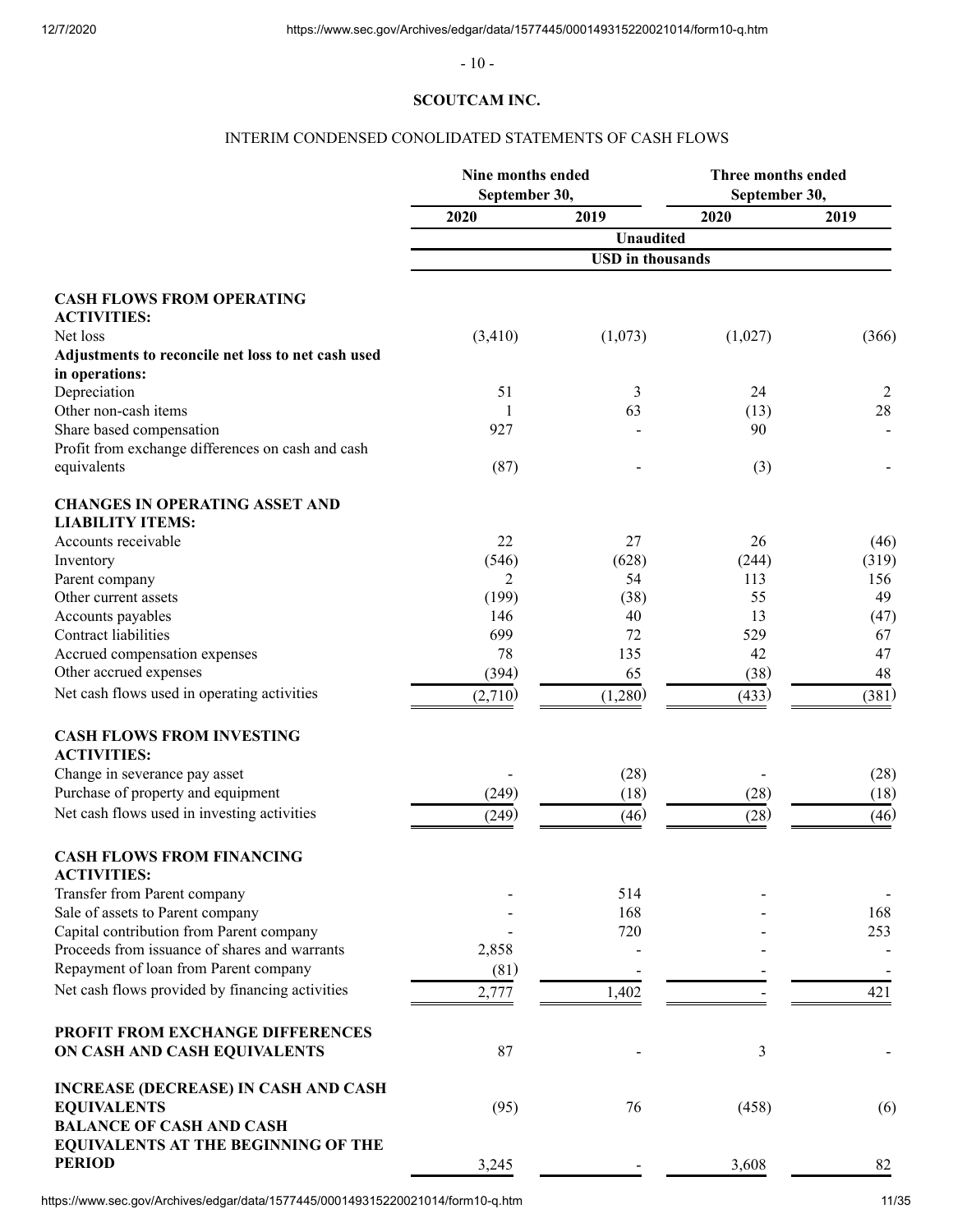| <b>BALANCE OF CASH AND CASH</b>             | 3,150 | 76 | 3,150 |  |
|---------------------------------------------|-------|----|-------|--|
| <b>EQUIVALENTS AT THE END OF THE PERIOD</b> |       |    |       |  |

# **Non cash activities -**

|                                                    | Nine months ended<br>September 30, |                         |      | Three months ended<br>September 30, |
|----------------------------------------------------|------------------------------------|-------------------------|------|-------------------------------------|
|                                                    | 2020                               | 2019                    | 2020 | 2019                                |
|                                                    |                                    | <b>Unaudited</b>        |      |                                     |
|                                                    |                                    | <b>USD</b> in thousands |      |                                     |
| Parent Company loan settled against Parent Company |                                    |                         |      |                                     |
| receivable                                         | 41                                 |                         |      |                                     |
| Conversion of a loan from Parent company           | 381                                |                         |      |                                     |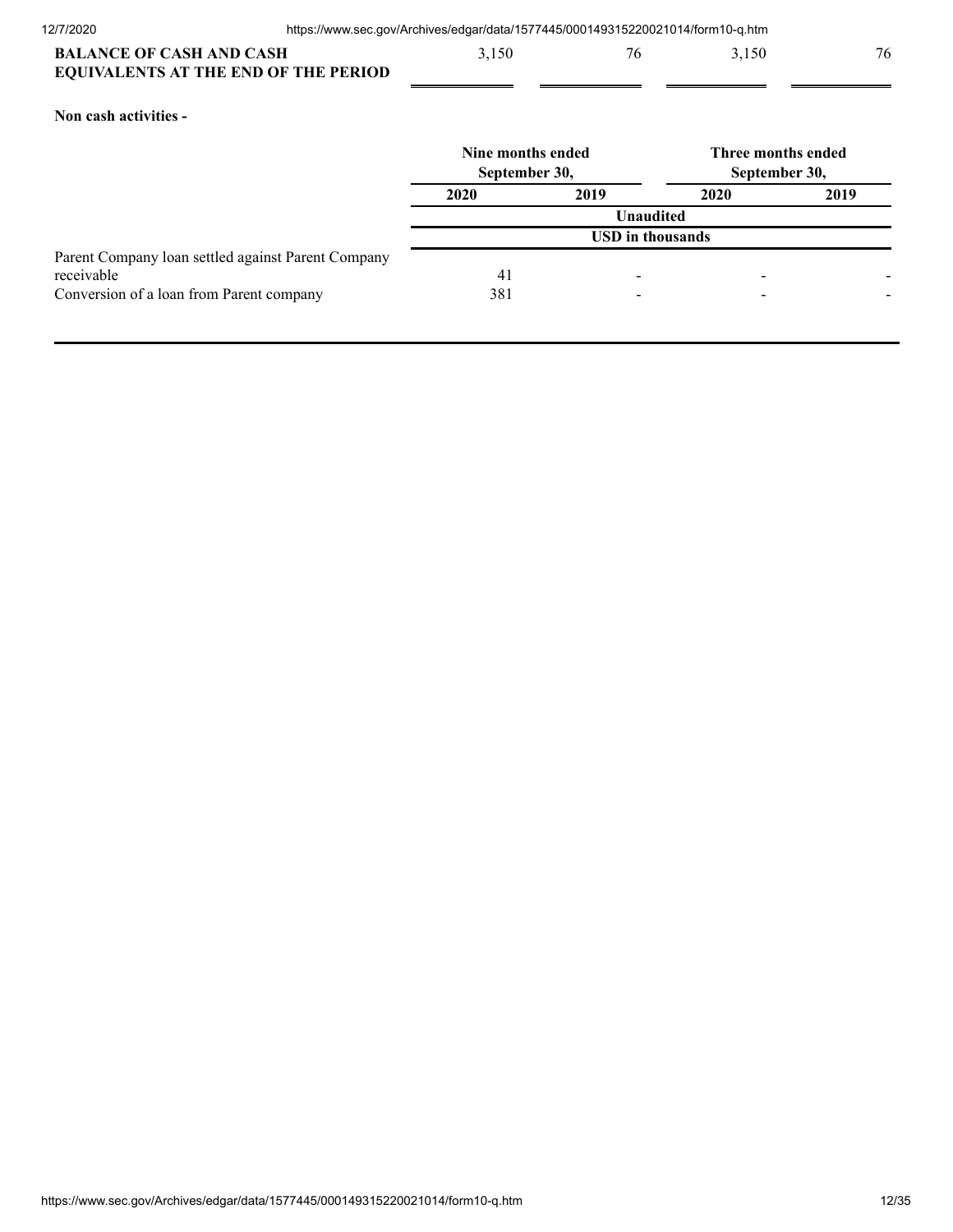- 11 -

#### **SCOUTCAM INC.**

#### NOTES TO THE INTERIM CONDENSED CONSOLIDATED FINANCIAL STATEMENTS

#### <span id="page-12-0"></span>**NOTE 1 – GENERAL:**

**a**. ScoutCam Inc. (the "Company"), formally known as Intellisense Solutions Inc. ("Intellisense"), was incorporated under the laws of the State of Nevada on March 22, 2013 under the name Intellisense Solutions Inc. The Company was initially engaged in the business of developing web portals to allow companies and individuals to engage in the purchase and sale of vegetarian food products over the Internet. The Company was unable to execute its original business plan, develop significant operations or achieve commercial sales. Prior to the closing of the Securities Exchange Agreement (as defined below), the Company was a "shell company".

ScoutCam Ltd. (the "Subsidiary", "ScoutCam"), was formed in the State of Israel on January 3, 2019 as a wholly-owned subsidiary of Medigus Ltd. (the "Parent Company", "Medigus"), an Israeli company traded both on the Nasdaq Capital Market and the Tel Aviv Stock Exchange, and commenced operations on March 1, 2019. Upon incorporation, the Subsidiary issued to Medigus 1,000,000 Ordinary shares with no par value. On March 2019, the Subsidiary issued to Medigus an additional 1,000,000 Ordinary shares with no par value.

The Subsidiary was incorporated as part of a reorganization of Medigus, which was designed to distinguish the Subsidiary miniaturized imaging business, or the micro ScoutCam™ portfolio, from Medigus's other operations and to enable Medigus to form a separate business unit with dedicated resources focused on the promotion of such technology. In December 2019, Medigus and the Subsidiary consummated a certain Amended and Restated Asset Transfer Agreement, under which Medigus transferred and assigned certain assets and intellectual property rights related to its miniaturized imaging business to the Subsidiary.

On September 16, 2019, Intellisense entered into a Securities Exchange Agreement (the "Exchange Agreement"), with Medigus, pursuant to which Medigus assigned, transferred and delivered 100% of its holdings in the Subsidiary to Intellisense, in exchange for consideration consisting of shares of Intellisense's common stock representing 60% of the issued and outstanding share capital of Intellisense immediately upon the closing of the Exchange Agreement (the "Closing"). In addition, the Exchange Agreement provides that if ScoutCam achieves an aggregated amount of USD 33 million in sales within the first three years immediately after the Closing, the Company will issue to Medigus 2,688,492 additional shares of Company's common stock. The Closing occurred on December 30, 2019 (the "Closing Date"). On December 31, 2019, Intellisense changed its name to ScoutCam Inc.

Although the transaction resulted in the Subsidiary becoming a wholly owned subsidiary of Intellisense, the transaction constituted a reverse recapitalization since Medigus, the only shareholder of the Subsidiary prior to the Exchange Agreement, was issued a majority of the outstanding capital stock of Intellisense upon consummation of the Exchange Agreement, and also taking into account that prior to the Closing Date, Intellisense was considered as a shell corporation. Accordingly, the Subsidiary is considered the accounting acquirer of the merged company.

The Subsidiary has developed a range of micro CMOS (complementary metal-oxide semiconductor) and CCD (chargecoupled device) video cameras, including micro ScoutCam™ 1.2. These innovative cameras are suitable for both medical and industrial applications. Based on its proprietary technology, the Subsidiary designs and manufactures endoscopy and micro camera systems for partner companies.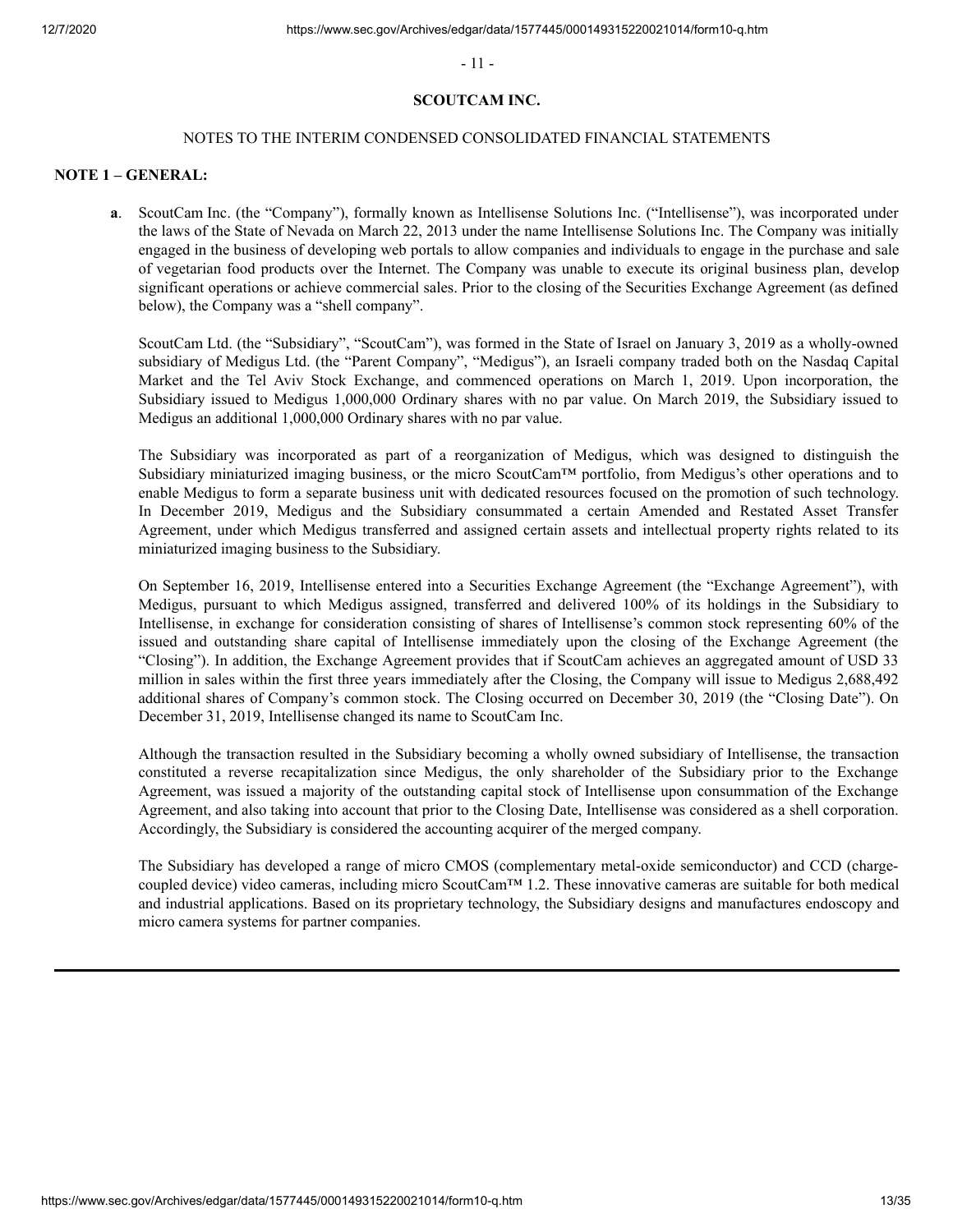- 12 -

#### **SCOUTCAM INC.**

#### NOTES TO THE INTERIM CONDENSED CONSOLIDATED FINANCIAL STATEMENTS

#### **NOTE 1 – GENERAL** (continued):

**b.** The accompanying comparative consolidated financial statements include the historical accounts of the Subsidiary as a "Carve-out Business", a division of Medigus. Throughout the comparative periods included in these Financial Statements, the Carve-out Business operated as part of Medigus. Separate financial statements have not historically been prepared for the Carve-out Business. This comparative carve-out financial data has been prepared on a standalone basis and is derived from Medigus's consolidated financial statements and accounting records. The carve-out comparative financial data reflects the Subsidiary's financial position, results of operations, changes in net parent deficit and cash flows in accordance with U.S. GAAP.

The financial position, results of operations, changes in net parent deficit, and cash flows of the Carve-out Business may not be indicative of its results had it been a separate stand-alone entity during the comparative periods presented.

The comparative carve-out financial data of the Company includes expenses which were allocated from Medigus for certain functions, including general corporate expenses related to corporate strategy, procurement, Information Technology ("IT"), Human Resources ("HR") and legal. These allocations have been made on the basis of direct usage when identifiable, with the remainder allocated on the basis of headcount. Management believes the expense allocation methodology and results are reasonable and consistently applied for all comparative periods presented. However, these allocations may not be indicative of the actual expenses that would have been incurred by an independent company or of the costs to be incurred in the future.

The carve-out comparative financial statements include assets and liabilities specifically attributable to the Carve-out Business. Medigus uses a centralized approach for managing cash and financing operations. Accordingly, a substantial portion of the cash balances are transferred to Medigus' cash management accounts regularly and therefore are not included in the financial statements. Transfers of cash between Carve-out business and Medigus are included within "Net transfers from Parent company" on the Statements of Cash Flows and the Statements of changes in shareholders' equity (capital deficiency).

As the carve-out comparative financial information has been prepared on a carve-out basis, the amounts reflected in Parent Company deficit in the comparative statement of changes in shareholders' equity (capital deficiency) refer to net loss for the period attributed to the Subsidiary in addition to transactions between Medigus and the Subsidiary.

 c. During the nine months ended September 30, 2020, the Company incurred a loss of USD 3,410 thousand and negative cash flows from operating activities of approximately USD 2,710 thousand. Based on the projected cash flows, the Company's Management is of the opinion that without further fundraising it will not have sufficient resources to enable it to continue its operating activities including the development, manufacturing and marketing of its products within one year after the issuance date of these financial statements. As a result, there is a substantial doubt about the Company's ability to continue as a going concern within one year after the issuance date of these financial statements.

 Management's plans include continuing commercialization of the Company's products and securing sufficient financing through the sale of additional equity securities, debt or capital inflows from strategic partnerships and other opportunities. There are no assurances however, that the Company will be successful in obtaining the level of financing needed for its operations. If the Company is unsuccessful in commercializing its products and securing sufficient financing, it may need to reduce activities, curtail or even cease operations.

 These consolidated financial statements have been prepared assuming the Company will continue as a going concern, which assumes the realization of assets and the satisfaction of liabilities and commitments in the normal course of business. Accordingly, the consolidated financial statements do not include any adjustments relating to the recoverability and classification of recorded assets and the amounts and classification of liabilities that might be necessary should the Company be unable to continue as a going concern.

The accounting policies set out below have, unless otherwise stated, been applied consistently.

d. The COVID-19 pandemic has had a significant impact on global markets and the global economy, including countries in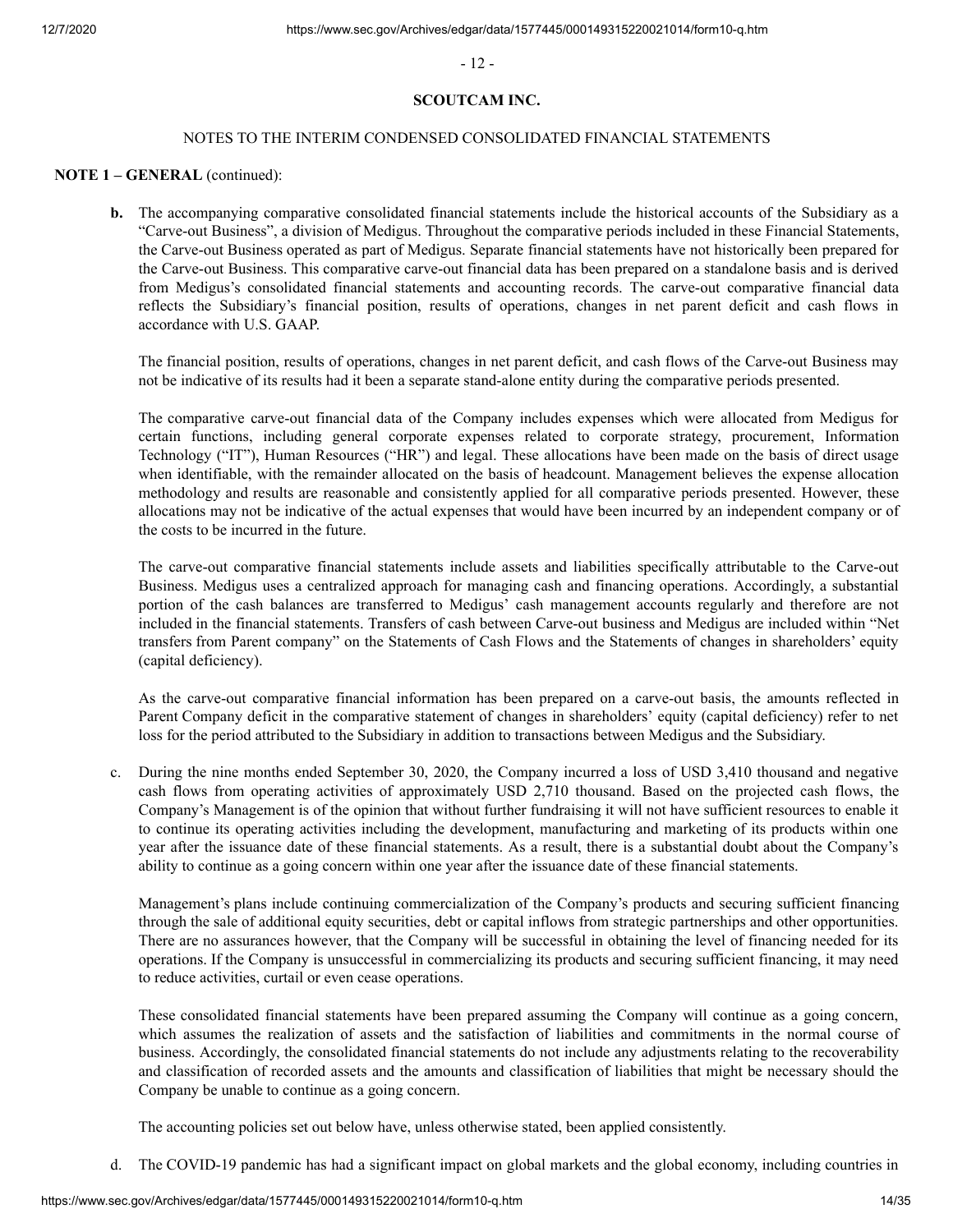#### 12/7/2020 https://www.sec.gov/Archives/edgar/data/1577445/000149315220021014/form10-q.htm

which the Company operates. As the extent of the impact on the global economy remains unclear, the Company anticipates that it will have a continuing impact on global economies in the near and long-term future. In light of the below mentioned factors, the COVID-19 pandemic had and most likely will continue to have a material effect on the Company's operations, and the extent to which the COVID-19 pandemic will impact the Company's operations will depend on future developments. In particular, the continued spread of COVID-19 globally had and most likely will continue to have material adverse impact on the Company's operations and workforce, including its manufacturing activities, product sales, as well as its ability to continue to raise capital. Travel restrictions had and most likely will continue to have a material adverse impact on our sales and marketing and research and development efforts.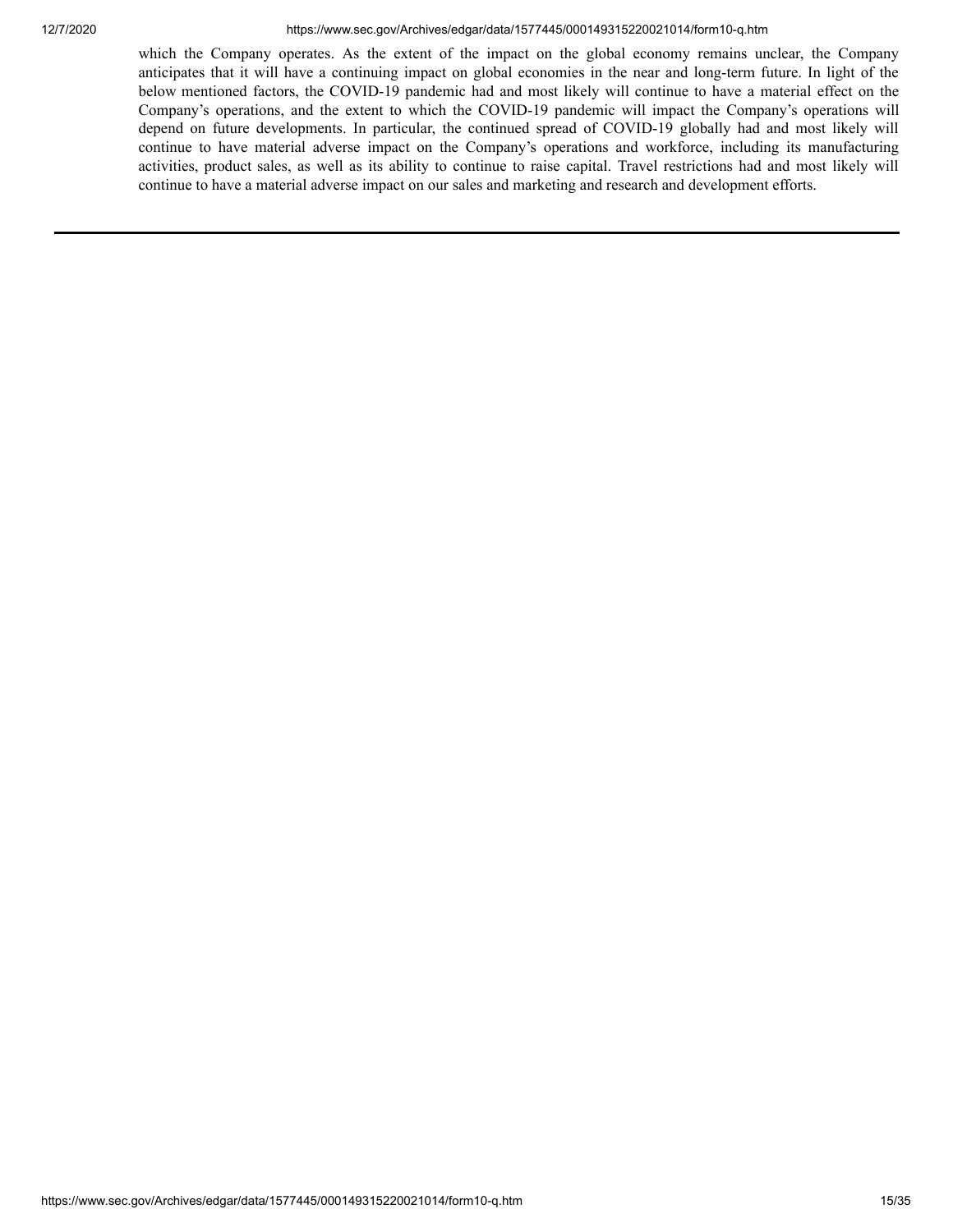- 13 -

# **SCOUTCAM INC.**

#### NOTES TO THE INTERIM CONDENSED CONSOLIDATED FINANCIAL STATEMENTS

# **NOTE 2 – BASIS OF PRESENTATION AND SIGNIFICANT ACCOUNTING POLICIES**

# **A. Unaudited Interim Financial Statements**

The accompanying unaudited interim condensed financial statements have been prepared in accordance with U.S. generally accepted accounting principles ("GAAP") for interim financial information and with the instructions to Form 10-Q and Article 10 of U.S. Securities and Exchange Commission Regulation S-X. Accordingly, they do not include all the information and footnotes required by generally accepted accounting principles for complete financial statements. In the opinion of management, all adjustments considered necessary for a fair presentation have been included (consisting only of normal recurring adjustments except as otherwise discussed). For further information, reference is made to the consolidated financial statements and footnotes thereto included in the Company's Annual Report on Form 10-K for the year ended December 31, 2019.

#### **B. Principles of Consolidation**

The accompanying condensed consolidated financial statements include the accounts of the Company and its wholly owned subsidiaries. All intercompany balances and transactions have been eliminated in consolidation.

#### **C. Use of estimates**

The preparation of financial statements in conformity with U.S. GAAP requires management to make estimates and assumptions that affect the reported amounts of assets and liabilities, the disclosure of contingent assets and liabilities at the date of the consolidated financial statements and the reported amounts of revenue and expenses during the reporting period. The Company evaluates on an ongoing basis its assumptions, including those related to contingencies, deferred taxes, inventory impairment, stock based compensation, as well as in estimates used in applying the revenue recognition policy. Actual results may differ from those estimates.

#### **D. Significant Accounting Policies**

The significant accounting policies followed in the preparation of these unaudited interim condensed consolidated financial statements are identical to those applied in the preparation of the latest annual financial statements.

#### **E. Recently Adopted Accounting Pronouncement**

The significant accounting policies followed in the preparation of these unaudited interim consolidated financial statements are identical to those applied in the preparation of the latest annual audited financial statements with the exception of the following:

In June 2016, the FASB issued ASU 2016-13 "Financial Instruments – Credit Losses" to improve information on credit losses for financial assets and net investment in leases that are not accounted for at fair value through net income. The ASU replaces the current incurred loss impairment methodology with a methodology that reflects expected credit losses. The Company adopted this ASU on January 1, 2020. There was not a material impact on the interim consolidated financial statements.

In August 2018, the FASB issued ASU 2018-13, "Changes to Disclosure Requirements for Fair Value Measurements," which will improve the effectiveness of disclosure requirements for recurring and nonrecurring fair value measurements. The standard removes, modifies, and adds certain disclosure requirements and is effective for the Company beginning on January 1, 2020. This standard did not have a material effect on the Company's interim consolidated financial statements.

In November 2018, the FASB issued ASU 2018-18 – "Collaborative Arrangements (Topic 808)," which clarifies the interaction between Topic 808 and Topic 606, Revenue from Contracts with Customers. The Company adopted this standard in the first quarter of fiscal year 2020. This standard did not have a material impact on the Company's consolidated financial statements and related disclosures.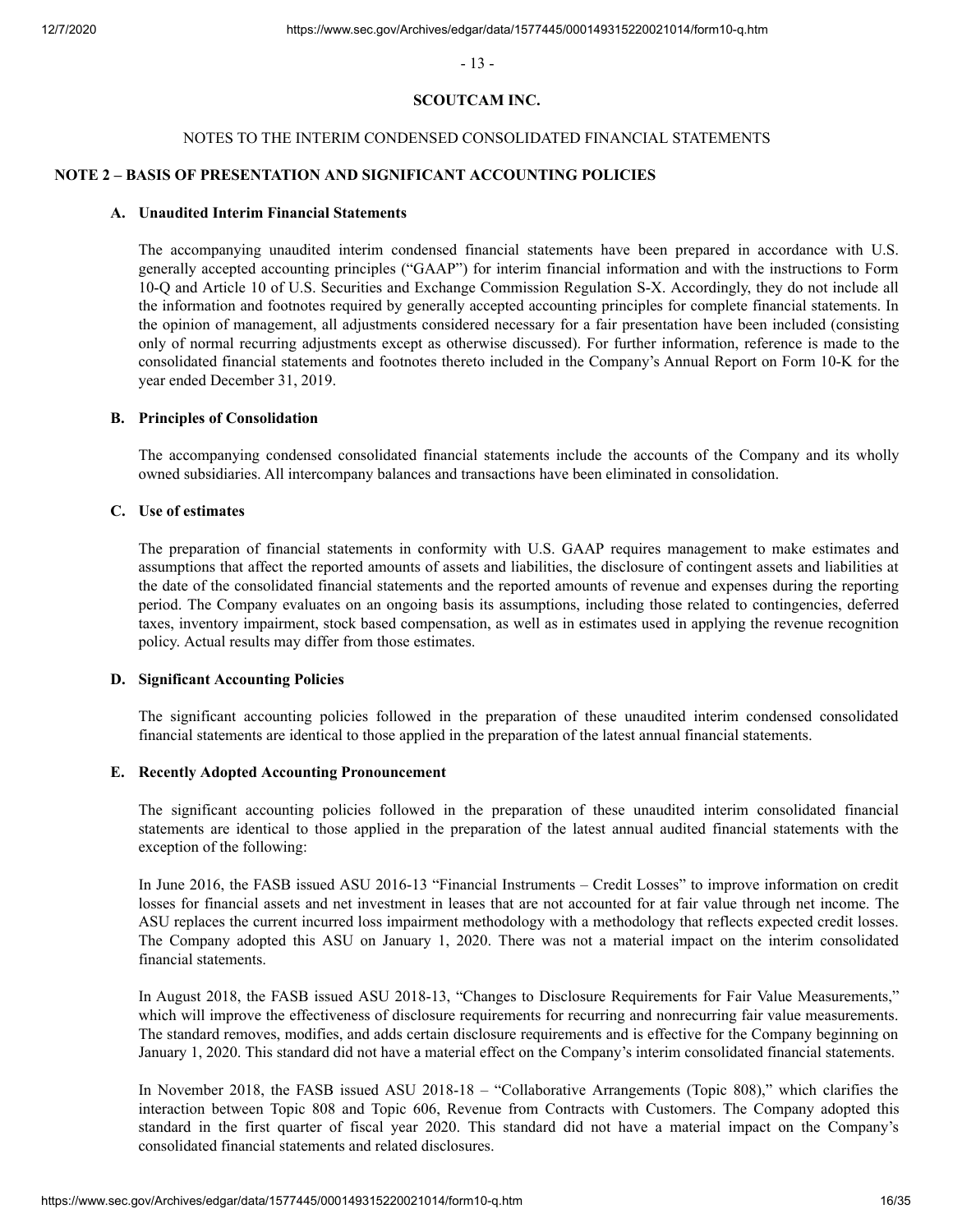# **F. Recent Accounting Pronouncements**

In December 2019, the FASB issued ASU No. 2019-12, "Income Taxes (Topic 740): Simplifying the Accounting for Income Taxes ("ASU 2019-12"), which is intended to simplify various aspects related to accounting for income taxes. ASU 2019-12 removes certain exceptions to the general principles in Topic 740 and also clarifies and amends existing guidance to improve consistent application. This guidance is effective for the Company beginning on January 1, 2021, with early adoption permitted. The Company does not expect that the adoption of this standard will have a significant impact on the consolidated financial statements and related disclosures.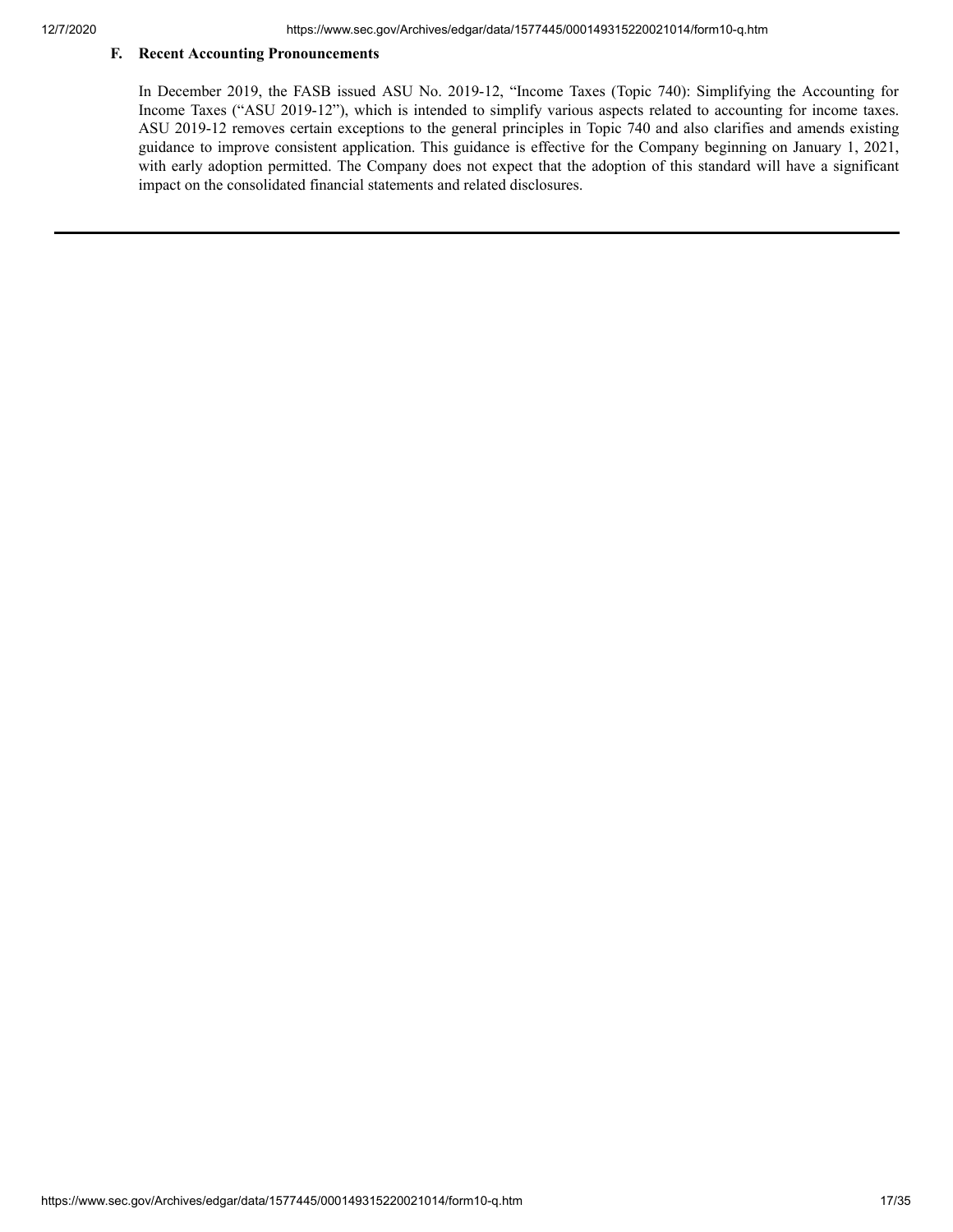- 14 -

#### **SCOUTCAM INC.**

#### NOTES TO THE INTERIM CONDENSED CONSOLIDATED FINANCIAL STATEMENTS

#### **NOTE 3 – LEASES:**

On January 1, 2019, the Company adopted ASU 2016-02 using the modified retrospective approach for all lease arrangements at the beginning period of adoption. The Subsidiary leases office and vehicles under operating leases. On September 30, 2020, the Company's ROU assets and lease liabilities for operating leases totaled \$112 thousand.

In January 2020, the Subsidiary entered into a lease agreement for office space in Omer, Israel. The agreement is for 11 months beginning on February 1, 2020. Monthly lease payments under the agreement are approximately \$6 thousand. Lease expenses recorded in the interim consolidated statements of operations were \$53 thousand for the nine months ended September 30, 2020. The Company has elected the short-term lease exception for this lease. As part of this election it will not recognize right-of-use assets and lease liabilities on the balance sheet for this lease.

Supplemental cash flow information related to operating leases was as follows:

|                                    | Nine months ended<br><b>September 30, 2020</b> |
|------------------------------------|------------------------------------------------|
|                                    | <b>USD</b> in thousands                        |
| Cash payments for operating leases | 36                                             |
| Cash payments for short-term lease | 53                                             |
| Total lease expenses               | 89                                             |

As of September 30, 2020, the Company's operating leases had a weighted average remaining lease term of 2.1 years and a weighted average discount rate of 10%. Future lease payments under operating leases as of September 30, 2020 are as follows:

|                               | <b>Operating leases</b> |  |
|-------------------------------|-------------------------|--|
|                               | <b>USD</b> in thousands |  |
| Remainder of 2020             |                         |  |
| 2021                          | 59                      |  |
| 2022                          | 52                      |  |
| Total future lease payments   | 126                     |  |
| Less imputed interest         | (14)                    |  |
| Total lease liability balance | 112                     |  |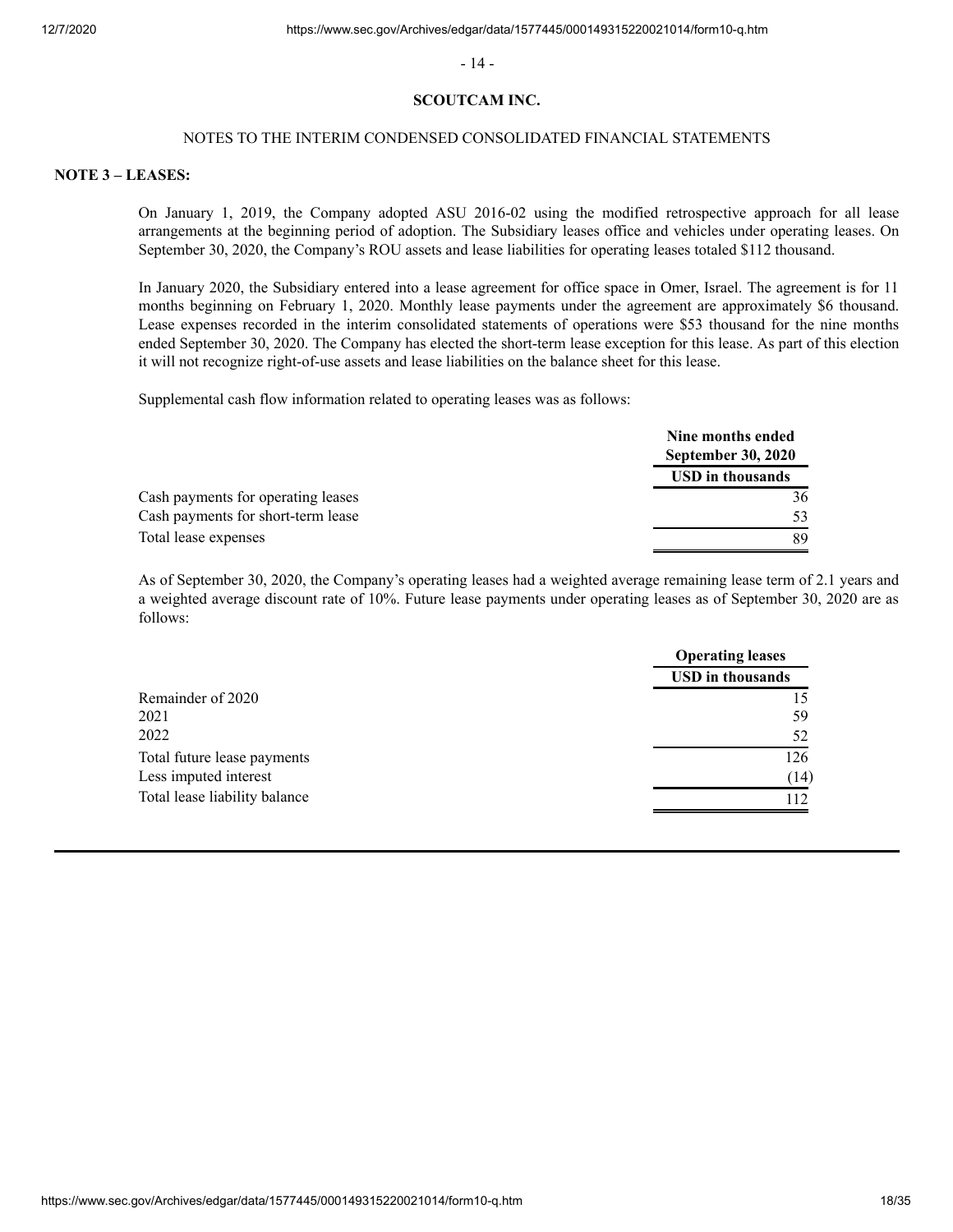- 15 -

#### **SCOUTCAM INC.**

#### NOTES TO THE INTERIM CONDENSED CONSOLIDATED FINANCIAL STATEMENTS

#### **NOTE 4 – EQUITY:**

#### **Private placement:**

 a. In December 2019, the Company allotted in a private issuance, a total of 3,413,312 units at a purchase price of USD \$0.968 per unit. Each unit was comprised of two shares of common stock par value US\$0.001 per share, one Warrant A (defined below) and two Warrants B (defined below). The immediate proceeds (gross) from the issuance of the units amounted to approximately USD 3.3 million.

Each Warrant A is exercisable into one share of common stock of the Company at an exercise price of USD 0.595 per share during the 12 month period following the allotment. Each Warrant B is exercisable into one share of common stock of the Company at an exercise price of USD 0.893 per share during the 18 month period following the allotment.

In addition, Shrem Zilberman Group Ltd. (the "Consultant") will be entitled to receive the amount representing 3% of any exercise price of each Warrant A or Warrant B that may be exercised in the future. In the event the total proceeds received as a result of exercise of Warrants will be less than \$2 million at the time of their expiration, the Consultant will be required to invest \$250,000 in the Company in return for shares of common stock of Company.

 b. On March 3, 2020, the Company allotted in a private issuance a total of 979,754 units at a purchase price of USD \$0.968 per unit.

Each unit was comprised of two shares of common stock par value US\$0.001 per share, one Warrant A (defined below) and two Warrants B (defined below).

Each Warrant A is exercisable into one share of common stock of the Company at an exercise price of USD 0.595 per share during the 12 month period following the allotment.

Each Warrant B is exercisable into one share of common stock of the Company at an exercise price of USD 0.893 per share during the 18 month period following the allotment.

The immediate proceeds (gross) from the issuance of all securities offered amounted to approximately USD 948 thousands. After deducting closing costs and fees, the Company received proceeds of approximately USD 909 thousand, net of issuance expenses.

 c. On May 18, 2020, the Company allotted in a private issuance a total of 2,066,116 units at a purchase price of USD \$0.968 per unit.

Each unit was comprised of two shares of common stock par value US\$0.001 per share, one Warrant A (defined below) and two Warrants B (defined below).

Each Warrant A is exercisable into one share of common stock of the Company at an exercise price of USD 0.595 per share during the 18 month period following the allotment.

Each Warrant B is exercisable into one share of common stock of the Company at an exercise price of USD 0.893 per share during the 24 month period following the allotment.

The immediate proceeds (gross) from the issuance of all securities offered amounted to approximately USD 2 million. After deducting closing costs and fees, the Company received proceeds of approximately USD 1.9 million, net of issuance expenses.

 d. On June 23, 2020, (the "Conversion Date") the Company entered into and consummated a Side Letter Agreement with Medigus, whereby the parties agreed to convert, at a conversion price of \$0.484, an outstanding line of credit previously extended by Medigus to the Subsidiary, which as of the Conversion Date was \$381,136, into (a) 787,471 shares of the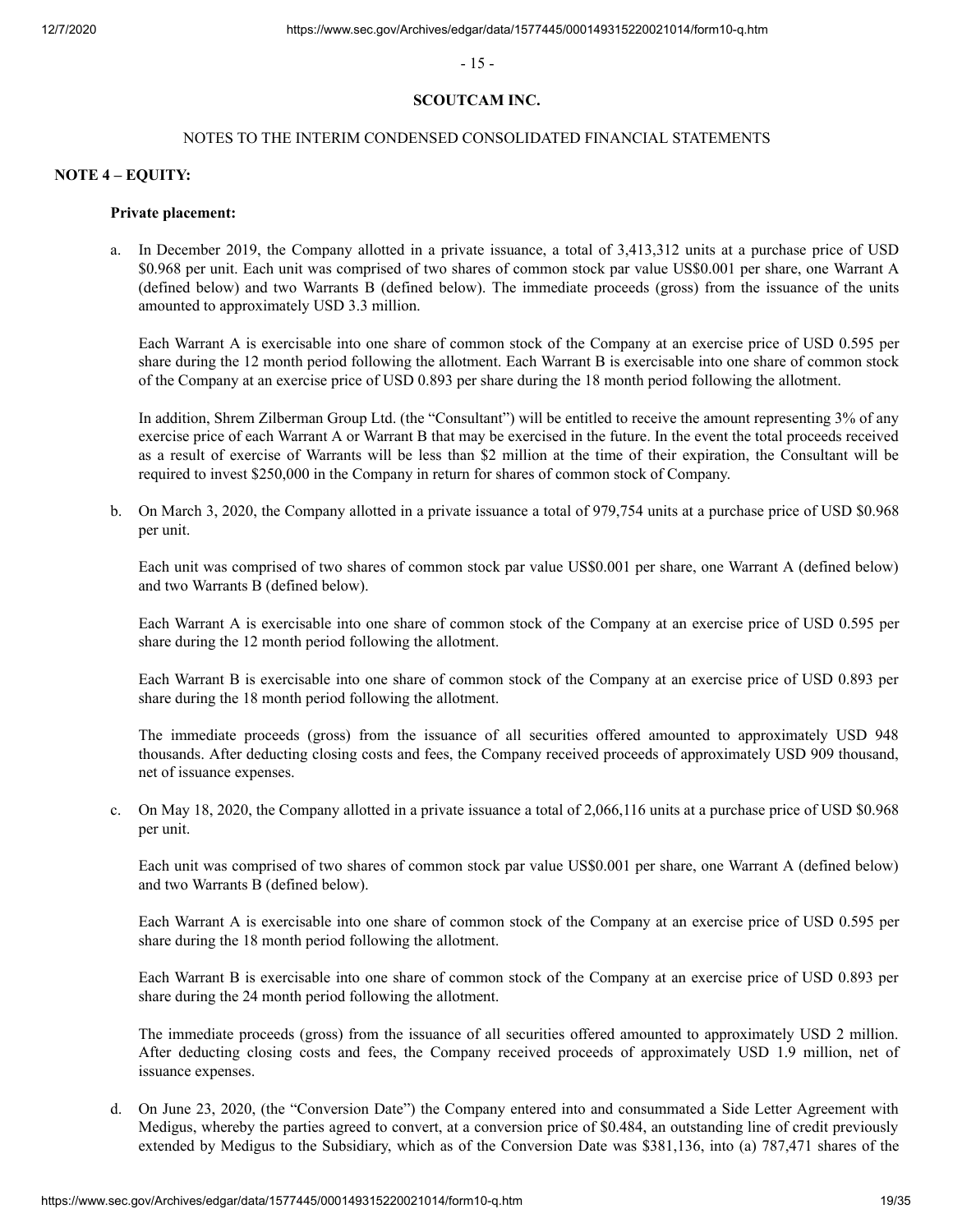12/7/2020 https://www.sec.gov/Archives/edgar/data/1577445/000149315220021014/form10-q.htm

Company's common stock, (b) warrants to purchase 393,736 shares of common stock with an exercise price of \$0.595 (Warrant A), and (c) warrants to purchase 787,471 shares of common stock with an exercise price of \$0.893 (Warrant B).

Each Warrant A is exercisable into one share of common stock of the Company at an exercise price of USD 0.595 per share during the 12 months period following the allotment.

Each Warrant B is exercisable into one share of common stock of the Company at an exercise price of USD 0.893 per share during the 18 months period following the allotment.

As of September 30, 2020, the Company had the following outstanding warrants to purchase Common Stock:

| Warrant   | <b>Issuance Date</b> | <b>Expiration Date</b> | <b>Exercise Price</b><br>Per Share (\$) | Number of Shares of<br><b>Common Stock</b><br><b>Underlying Warrants</b> |
|-----------|----------------------|------------------------|-----------------------------------------|--------------------------------------------------------------------------|
| Warrant A | December 30, 2019    | December 30, 2020      | 0.595                                   | 3,413,317                                                                |
| Warrant B | December 30, 2019    | June 30, 2021          | 0.893                                   | 6,826,623                                                                |
| Warrant A | March 3, 2020        | March 3, 2021          | 0.595                                   | 979,754                                                                  |
| Warrant B | March 3, 2020        | September 3, 2021      | 0.893                                   | 1,959,504                                                                |
| Warrant A | May 18, 2020         | November 18, 2021      | 0.595                                   | 2,066,116                                                                |
| Warrant B | May 18, 2020         | May 18, 2022           | 0.893                                   | 4,132,232                                                                |
| Warrant A | June 23, 2020        | June 23, 2021          | 0.595                                   | 393,736                                                                  |
| Warrant B | June 23, 2020        | December 23, 2021      | 0.893                                   | 787,471                                                                  |
|           |                      |                        |                                         | 20,558,753                                                               |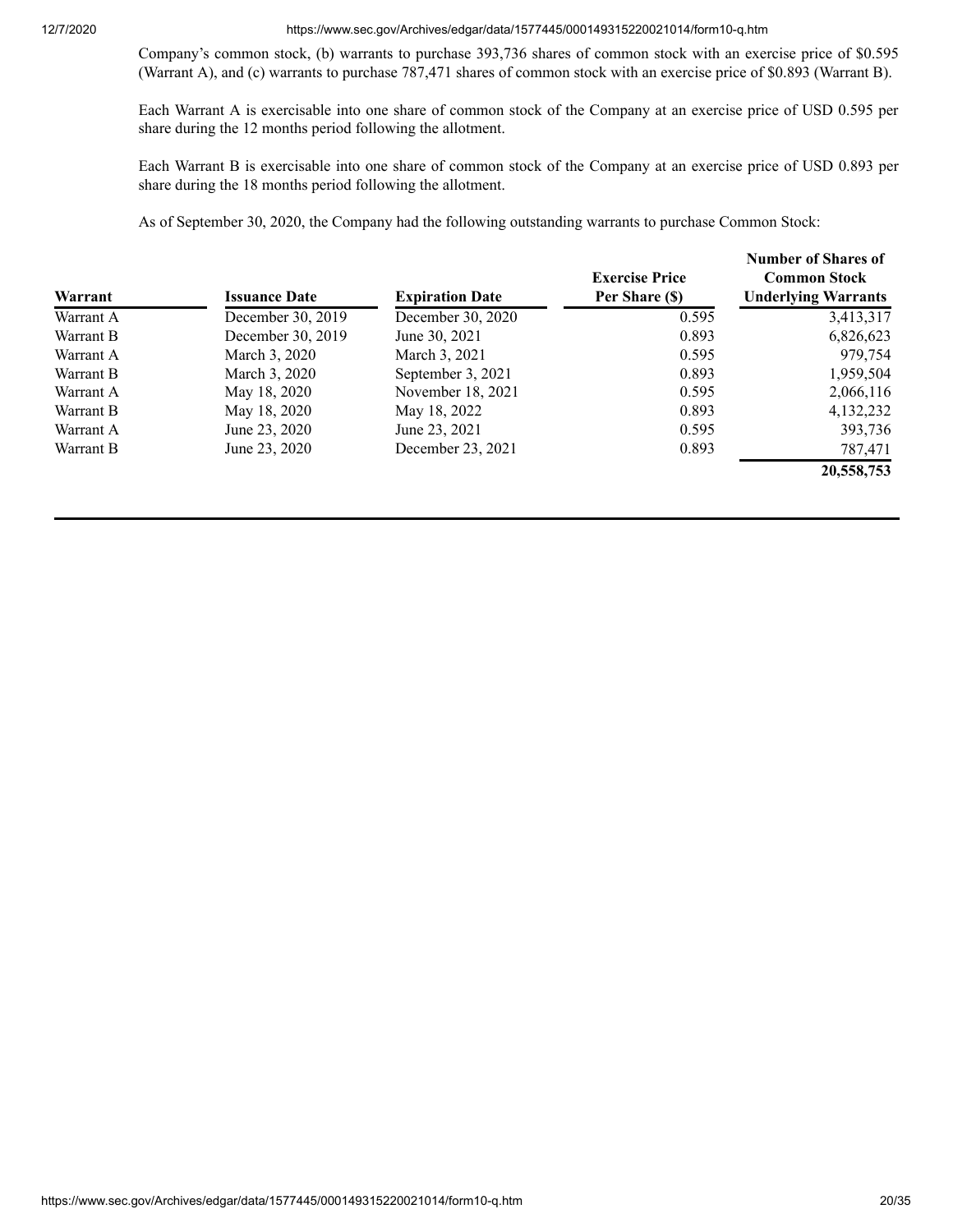- 16 -

#### **SCOUTCAM INC.**

#### NOTES TO THE INTERIM CONDENSED CONSOLIDATED FINANCIAL STATEMENTS

#### **NOTE 4 – EQUITY** (continued):

#### **Share-based compensation to employees and to directors:**

In February 2020, the Company's Board of Directors approved the 2020 Share Incentive Plan (the "Plan"). The Plan initially included a pool of 5,228,007 shares of common stock for grant to Company employees, consultants, directors, and other service providers. On March 15, 2020, the Company's Board of Directors approved an increase to the Company's option pool pursuant to the Plan by an additional 576,888 shares of Common Stock. On June 22, 2020, the Company's Board of Directors approved an increase to the Company's option pool pursuant to the Plan by an additional 3,617,545 shares of Common Stock.

The Plan is designed to enable the Company to grant options to purchase ordinary shares and RSUs under various and different tax regimes including, without limitation: (i) pursuant and subject to Section 102 of the Israeli Tax Ordinance or any provision which may amend or replace it and any regulations, rules, orders or procedures promulgated thereunder and to designate them as either grants made through a trustee or not through a trustee; and (ii) pursuant and subject to Section 3(i) of the Israeli Tax Ordinance.

On February 12, 2020, the Company granted 4,367,515 options pursuant to the Plan. Each option is convertible into one share of common stock of the Company of \$0.001 par value at the exercise price of \$0.29.

On March 15, 2020, the Company granted 576,888 options pursuant to the Plan to each of the Company's then serving directors, excluding Professor Benad Goldwasser. Each option is convertible into one share of common stock of the Company of \$0.001 par value at the exercise price of \$0.29.

On June 22, 2020, the Company granted 1,544,769 options pursuant to the Plan to Company employees, consultants, directors. Each option is convertible into one share of common stock of the Company of \$0.001 par value at the exercise price of \$0.29.

The fair value of each option was estimated as of the grant date or reporting period using the Black-Scholes optionpricing model, using the following assumptions:

|                                            | Nine months ended<br><b>September 30, 2020</b> |
|--------------------------------------------|------------------------------------------------|
| Underlying value of ordinary shares $(\$)$ | 0.475                                          |
| Exercise price $(\$)$                      | 0.29                                           |
| Expected volatility $(\%)$                 | 43.91                                          |
| Term of the options (years)                |                                                |
| Risk-free interest rate $(\% )$            | 1.25                                           |

The cost of the benefit embodied in the options granted during the nine months ended September 30, 2020, based on their fair value as at the grant date, is estimated to be approximately \$1.7 million. These amounts will be recognized in statements of operations over the vesting period.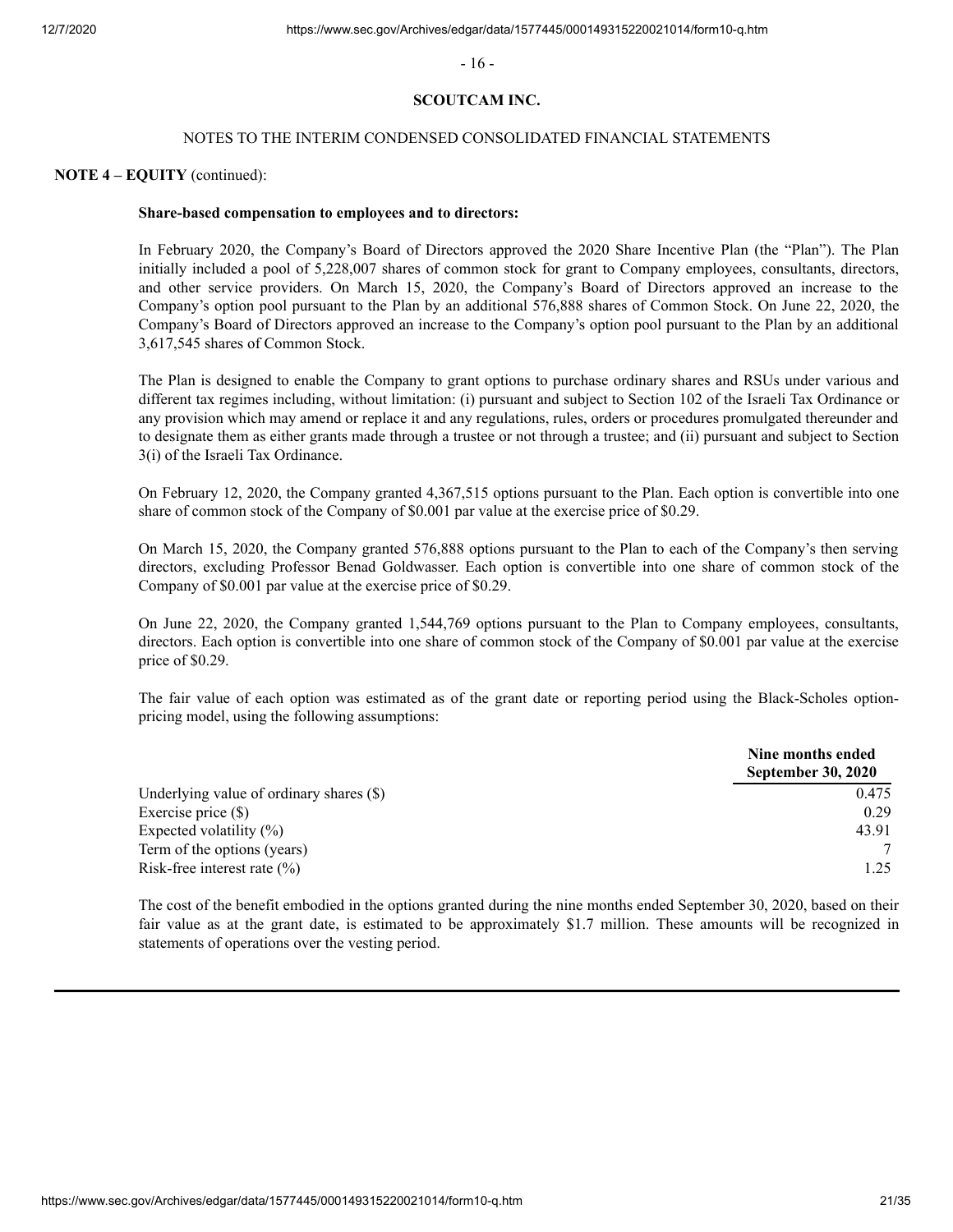- 17 -

### **SCOUTCAM INC.**

# NOTES TO THE INTERIM CONDENSED CONSOLIDATED FINANCIAL STATEMENTS

# **NOTE 4 – EQUITY** (continued):

The following table summarizes stock option activity for the nine months ended September 30, 2020:

|                                    | For the<br>nine months ended<br><b>September 30, 2020</b> |                                    |  |
|------------------------------------|-----------------------------------------------------------|------------------------------------|--|
|                                    | <b>Amount of options</b>                                  | Weighted average<br>exercise price |  |
|                                    |                                                           | S                                  |  |
| Outstanding at beginning of period |                                                           |                                    |  |
| Granted                            | 6,489,172                                                 | 0.29                               |  |
| Outstanding at end of period       | 6,489,172                                                 | 0.29                               |  |
| Vested at end of period            | 1,361,459                                                 | 0.29                               |  |

The following table sets forth the total share-based payment expenses resulting from options granted, included in the statements of operation:

|                            | Nine months ended<br><b>September 30, 2020</b> |
|----------------------------|------------------------------------------------|
|                            | <b>USD</b> in thousands                        |
| Research and development   | 125                                            |
| General and administrative | 802                                            |
| Total expenses             | 927                                            |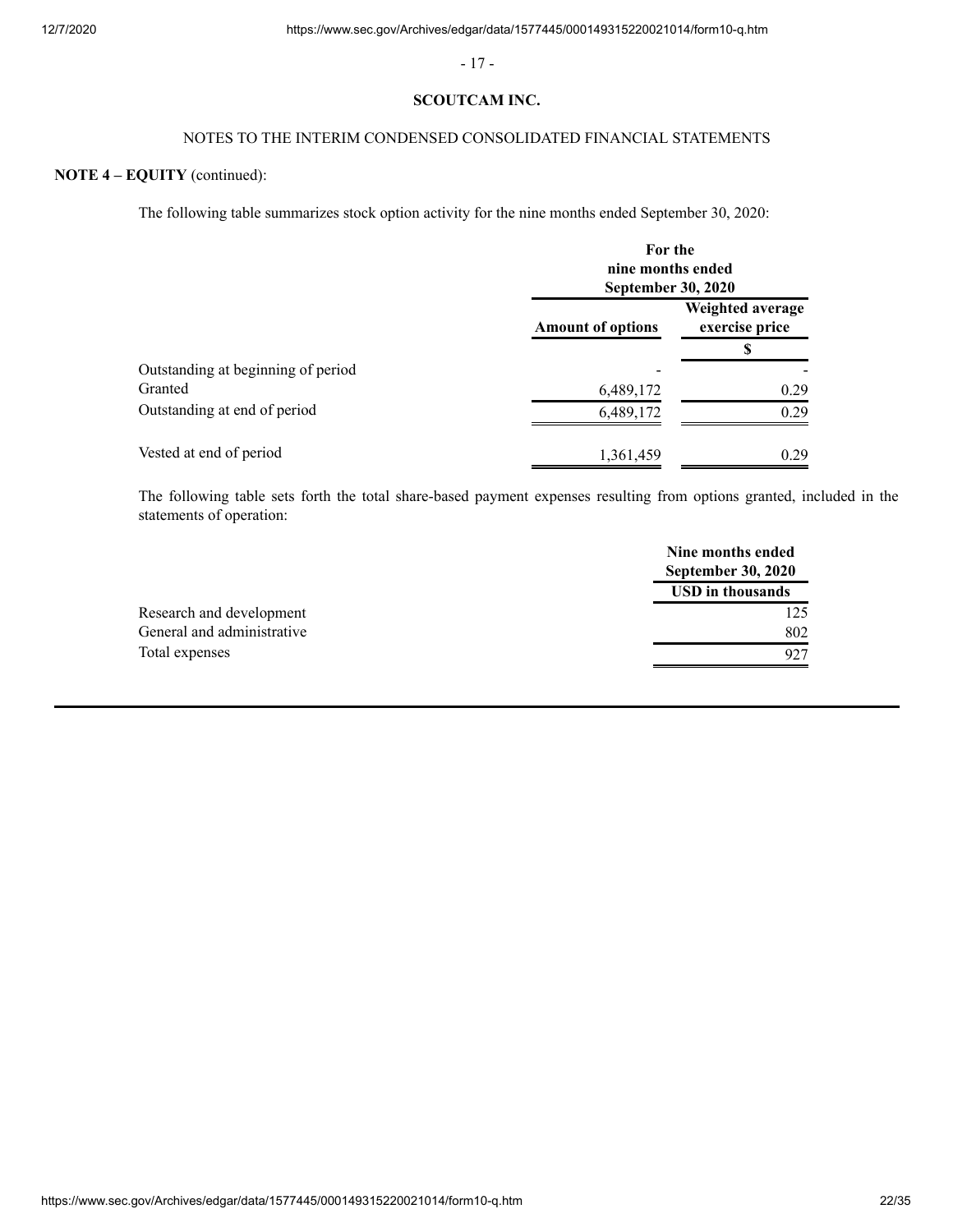- 18 -

#### **SCOUTCAM INC.**

# NOTES TO THE INTERIM CONDENSED CONSOLIDATED FINANCIAL STATEMENTS

#### **NOTE 5 – REVENUES:**

#### **Contract liabilities:**

The Company's contract liabilities as of September 30, 2020 and December 31, 2019 were as follows:

|                      | September 30,           | December 31,<br>2019 |  |
|----------------------|-------------------------|----------------------|--|
|                      | 2020                    |                      |  |
|                      | <b>USD</b> in thousands |                      |  |
| Contract liabilities | 1.201                   | 502                  |  |

Contract liabilities include advance payments, which are primarily related to advanced billings for development services.

#### Remaining Performance Obligations

Remaining Performance Obligations ("RPO") represents contracted revenue that has not yet been recognized, which includes deferred revenue and amounts that will be invoiced and recognized as revenue in future periods. As of September 30, 2020, the total RPO amounted to \$3.3 million, which the Company expects to recognize during the next 12 months.

# **NOTE 6 – INVENTORY**

Composed as follows:

|                            | September 30,<br>2020   | December 31,<br>2019 |  |
|----------------------------|-------------------------|----------------------|--|
|                            | <b>USD</b> in thousands |                      |  |
| Raw materials and supplies | 20                      | 24                   |  |
| Work in progress           | 864                     | 316                  |  |
| Finished goods             | 649                     | 560                  |  |
| Provision for impairment   | (50)                    |                      |  |
|                            | 1,483                   | 900                  |  |

During the period ended September 30, 2020, impairment of \$50 thousands was occurred.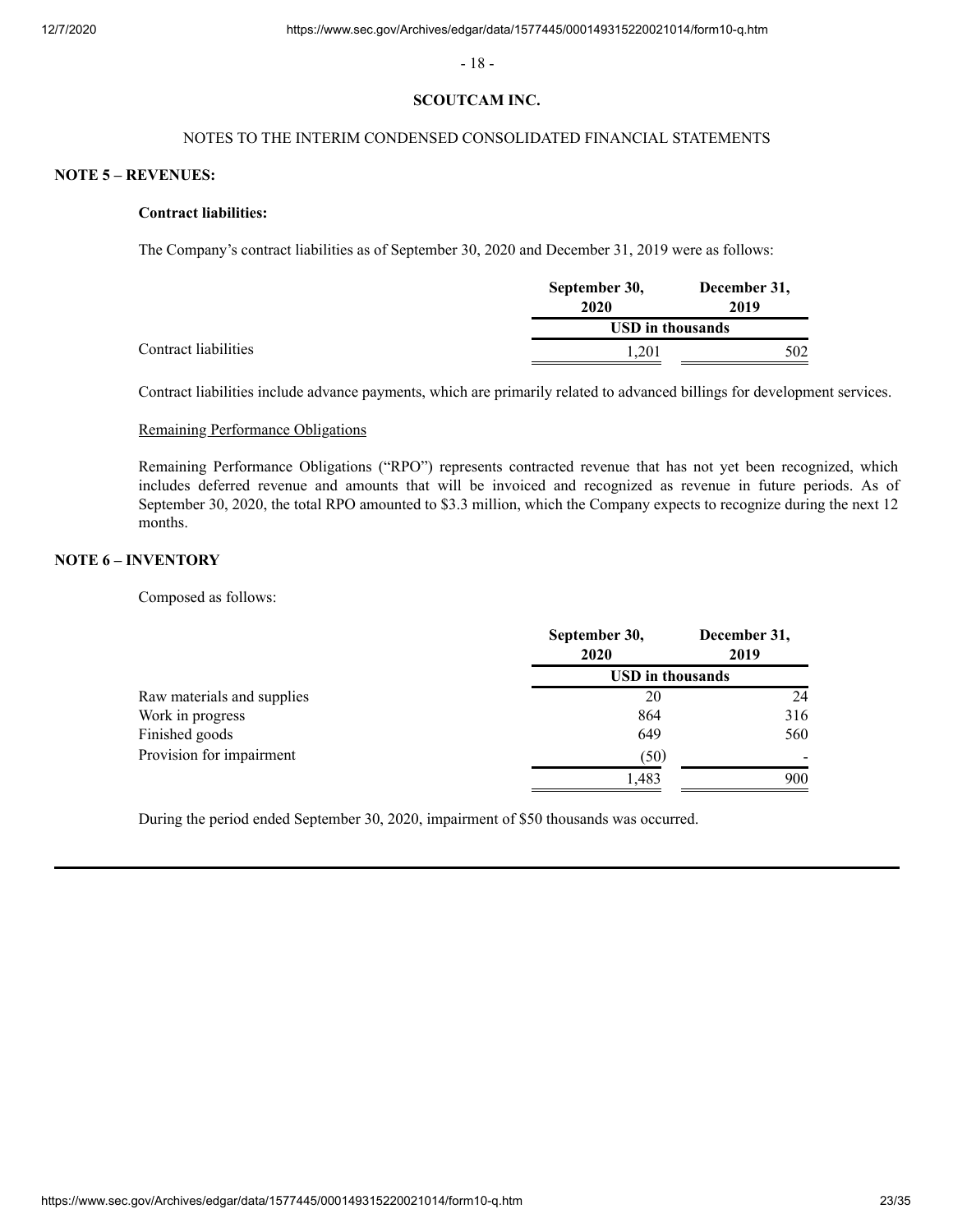- 19 -

#### **SCOUTCAM INC.**

#### NOTES TO THE INTERIM CONDENSED CONSOLIDATED FINANCIAL STATEMENTS

#### **NOTE 7 – LOSS PER SHARE**

Basic loss per share is computed by dividing net loss attributable to ordinary shareholders of the Company, by the weighted average number of ordinary shares as described below.

In computing the Company's diluted loss per share, the numerator used in the basic loss per share computation is adjusted for the dilutive effect, if any, of the Company's potential shares of common stock. The denominator for diluted loss per share is a computation of the weighted-average number of ordinary shares and the potential dilutive ordinary shares outstanding during the period.

The loss per share information in these consolidated financial statements is reflected and calculated as if the Company had existed since January 1, 2019. Accordingly, loss per share for all periods was calculated based on the number of shares retroactively adjusted for the exchange ratio determined in the reverse recapitalization.

# **NOTE 8 – RELATED PARTIES**

On May 30, 2019, the Subsidiary entered into an intercompany agreement with Medigus (the "Intercompany Agreement") according to which the Subsidiary agreed to hire and retain certain services from Medigus. The agreed upon services provided under the Intercompany Agreement included: (1) lease of office space and clean room based on actual space utilized by the Subsidiary and in shared spaces according to employee ratio; (2) utilities such as electricity water, IT and communication services based on employee ratio; (3) car services, including car rental, gas usage, payment for toll roads based on 100% of expense incurred from a Subsidiary employee car; (4) external accountant services at a price of USD 6,000 per annum; (5) directors and officers insurance at a sum of 1/3 of Parent company cost; (6) CFO services at a sum of 50% of Parent company CFO employer cost; (7) every direct expense of the Subsidiary that is paid by the Parent company in its entirety subject to approval of such direct expenses in advance; and (8) any other mutual expense that is borne by the parties according to the respective portion of the mutual expense.

On April 20, 2020, the Subsidiary entered into an amended and restated intercompany services agreement with Medigus. The agreed upon services provided under the amended and restated Intercompany Agreement included:

1) lease of office space based on actual space utilized by the Parent Company and in shared spaces according to employee ratio; (2) utilities such as electricity water, IT and communication services based on employee ratio; (3) car services, including car rental, gas usage, payment for toll roads based on 100% of expense incurred from a Subsidiary employee car; (5) directors and officers insurance the Parent Company shall pay \$150,000 of the annual premium.; (6) CFO services at a sum of 50% of Parent company CFO employer cost; (7) every direct expense of the Subsidiary that is paid by the Parent company in its entirety subject to approval of such direct expenses in advance; and (7) any other mutual expense that is borne by the parties according to the respective portion of the mutual expense.

In addition, the Subsidiary's employees provide support services to Medigus.

#### **Balances with related parties**:

|                                             | September 30,            |                          |
|---------------------------------------------|--------------------------|--------------------------|
|                                             | 2020                     | <b>December 31, 2019</b> |
| Parent Company                              | 30                       | 73                       |
| Loan from Parent Company (see note $4(d)$ ) | $\overline{\phantom{a}}$ | 500                      |

#### **Transactions with related parties:**

|                  | Nine months ended September 30, |      |  |
|------------------|---------------------------------|------|--|
|                  | 2020                            | 2019 |  |
| Revenues         |                                 |      |  |
| Cost of revenues |                                 |      |  |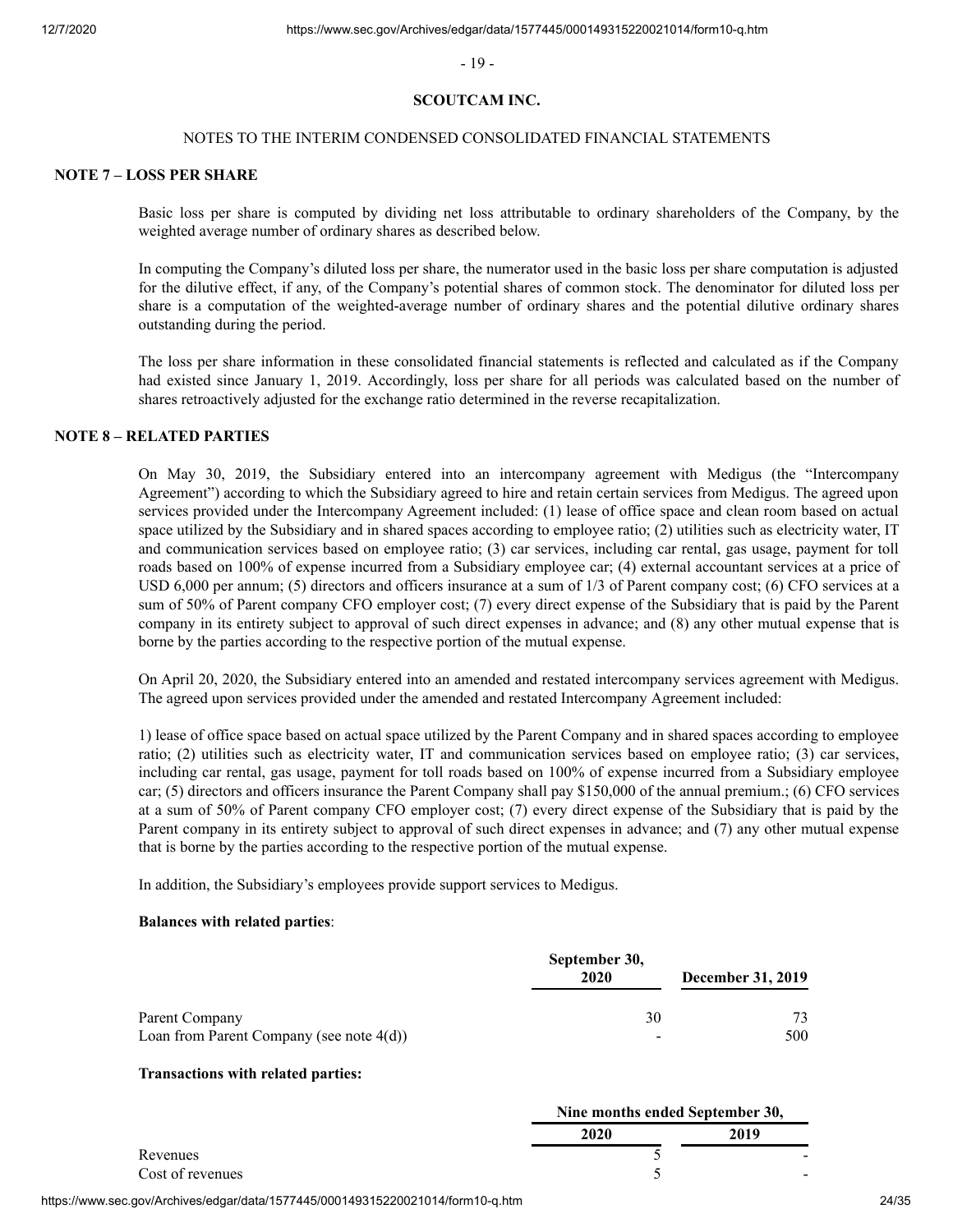Interest payments 8

# **NOTE 9 - SUBSEQUENT EVENTS**

As of the date of issuance of these financial statements, 968,733 shares of common stock were issued pursuant to the exercise of Warrants A, which were issued on December 30, 2019.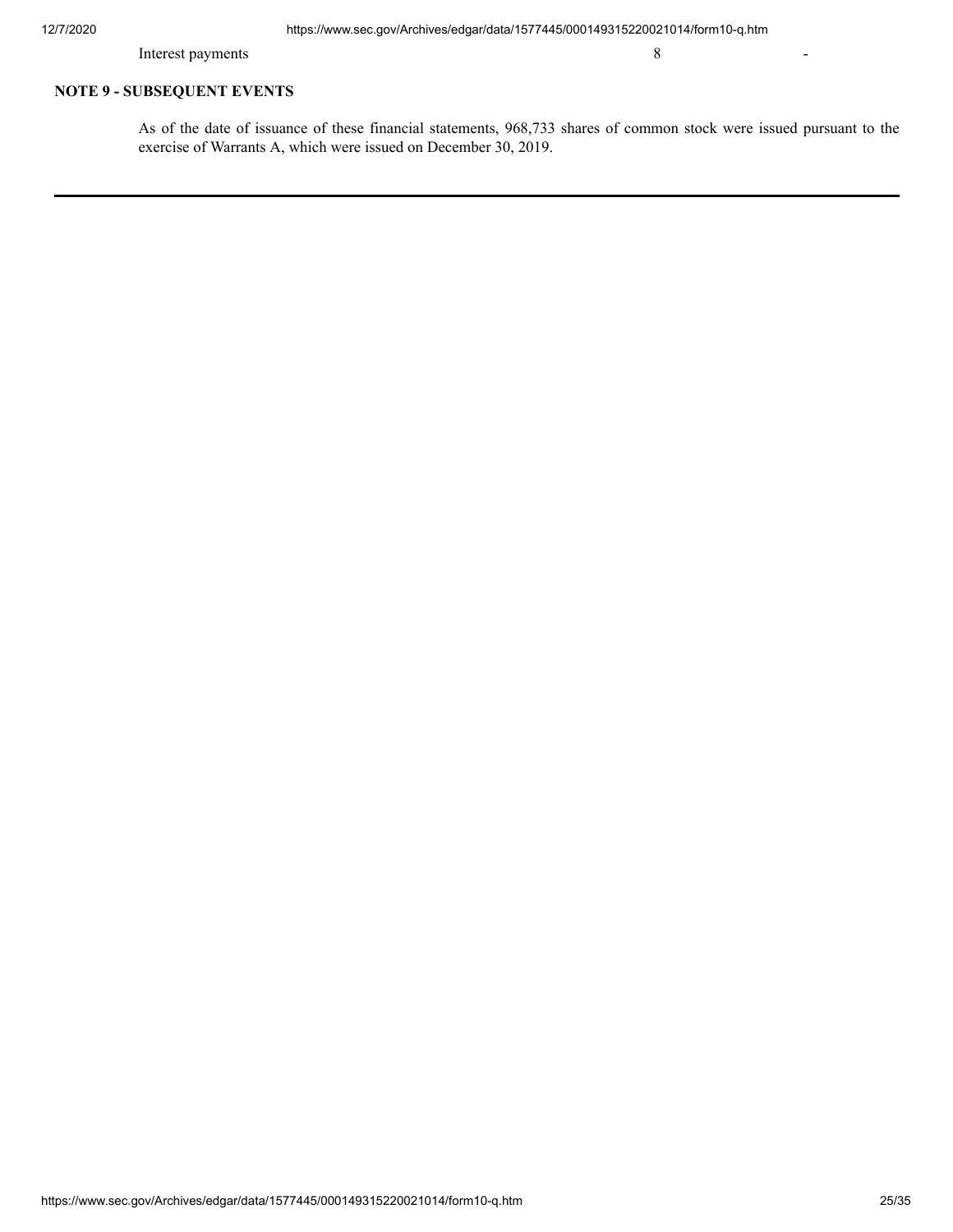$-20-$ 

#### <span id="page-25-0"></span>**Item 2. Management's Discussion and Analysis of Financial Condition and Results of Operations**

*Readers are advised to review the following discussion and analysis of our financial condition and results of operations together with our consolidated financial statements and related notes thereto included elsewhere in this Quarterly Report on Form 10- Q and the consolidated financial statements and related notes thereto in our Annual Report on Form 10-K for the year ended December 31, 2019. Some of the information contained in this discussion and analysis or set forth elsewhere in this Quarterly Report, including information with respect to our plans and strategy for our business, includes forward-looking statements that involve risks and uncertainties. See "Cautionary Note Regarding Forward-Looking Statements". You should review the "Risk Factors" section of our Annual Report for the fiscal year ended December 31, 2019 for a discussion of important factors that could cause actual results to differ materially from the results described in or implied by the forward-looking statements contained in the following discussion and analysis*.

#### **Overview**

ScoutCam Ltd. (the "Subsidiary") was formed in Israel on January 3, 2019, as a wholly owned subsidiary of Medigus Ltd., an Israeli company ("Medigus"), and commenced operations on March 1, 2019. The Subsidiary was incorporated as a part of the reorganization of Medigus, which was designed to distinguish the Subsidiary's miniaturized imaging business, the micro ScoutCam™ portfolio, from Medigus's other operations and to enable Medigus to form a separate business unit with dedicated resources focused on the promotion of such technology (the "Reorganization"). In December 2019, Medigus and the Subsidiary consummated the Amended and Restated Asset Transfer Agreement, which transferred and assigned certain assets and intellectual property rights related to its miniaturized imaging business.

On March 1, 2019, 12 employees moved from Medigus to the Subsidiary.

The following table summarizes our results of operations for the nine months ended September 30, 2020 and 2019, together with the changes in those items in dollars and as a percentage:

|                                     | 2020        | 2019        | $%$ Change |
|-------------------------------------|-------------|-------------|------------|
| Revenues                            | 86,000      | 272,000     | (68)%      |
| Cost of Revenues                    | 434,000     | 440,000     | (1)%       |
| Gross Loss                          | (348,000)   | (168,000)   | 107%       |
| Research and development expenses   | 514,000     | 216,000     | 138%       |
| Sales and marketing expense         | 302,000     | 130,000     | 132%       |
| General and administrative expenses | 2,309,000   | 541,000     | 327%       |
| <b>Operating Loss</b>               | (3,473,000) | (1,055,000) | 229%       |

#### *Revenues*

For the nine months ended September 30, 2020, the Subsidiary generated revenues of \$86,000, a decrease of \$186,000 from the nine months ended September 30, 2019 revenues.

The decrease in revenues was primarily due:

- a) the COVID-19 pandemic impact on global markets and the global economy, including countries and industries in which the Company operates;
- b) most of the revenues for the nine months ended September 30, 2019 were derived from sales of miniature camera and related equipment to occasional customers. The Company's management has decided to reduce sales to occasional customers and focus on large projects. Our current business model is that of a B2B approach, in which we seek to identify target businesses interested in integrating our micro ScoutCam™ technology, or commissioning individual projects using our technology.

Currently, we have two major customers that generate most of our current and forecasted revenue in the near term:

(1) a large international bio-med company that is developing a visualization component for its invasive surgical device.

(2) a medical device company that specializes in orthopedic surgeries and develops and markets minimally invasive surgical devices.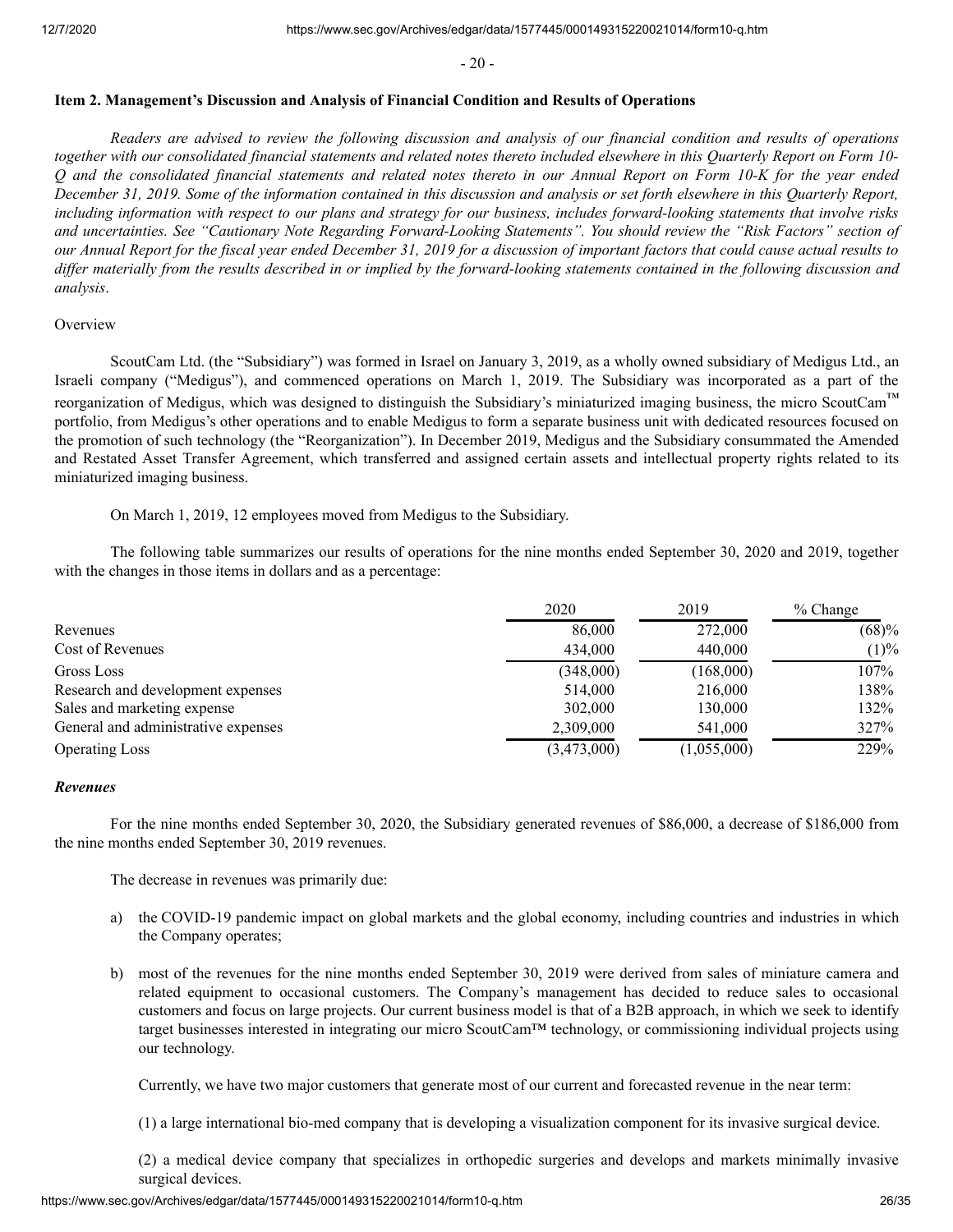Remaining Performance Obligations ("RPO") represents contracted revenue that has not yet been recognized, which includes deferred revenue and amounts that will be invoiced and recognized as revenue in future periods. As of September 30, 2020, the total RPO amounted to \$3.3 million, which the Company expects to recognize during the next 12 months.

#### *Cost of Revenues*

Cost of revenues for the nine months ended September 30, 2020 were \$434,000, a decrease of \$6,000 compared to cost of revenues of \$440,000 for the nine months ended September 30, 2019. The decrease was primarily due to a decrease in materials as a result of a decrease in revenues, partially offset by an increase in payroll expenses as a result of hiring additional employees.

#### *Gross Loss*

Gross loss for the nine months ended September 30, 2020 was \$348,000, an increase of \$180,000 compared to gross loss of \$168,000 for the nine months ended September 30, 2019.

#### *Research and Development Expenses*

Research and development expenses for the nine months ended September 30, 2020, were \$514,000, an increase of \$298,000, or 138%, compared to \$216,000 for the nine months ended September 30, 2019. The increase was primarily due to an increase in payroll expenses and increase in materials and subcontractors. The increase in payroll expenses was as result of an increase in share based compensation expenses (see note 4 to our interim condensed consolidated financial statements as of September 30, 2020) and hiring additional employees. The increase in materials and subcontractors was primarily due to an increase in research and development activities.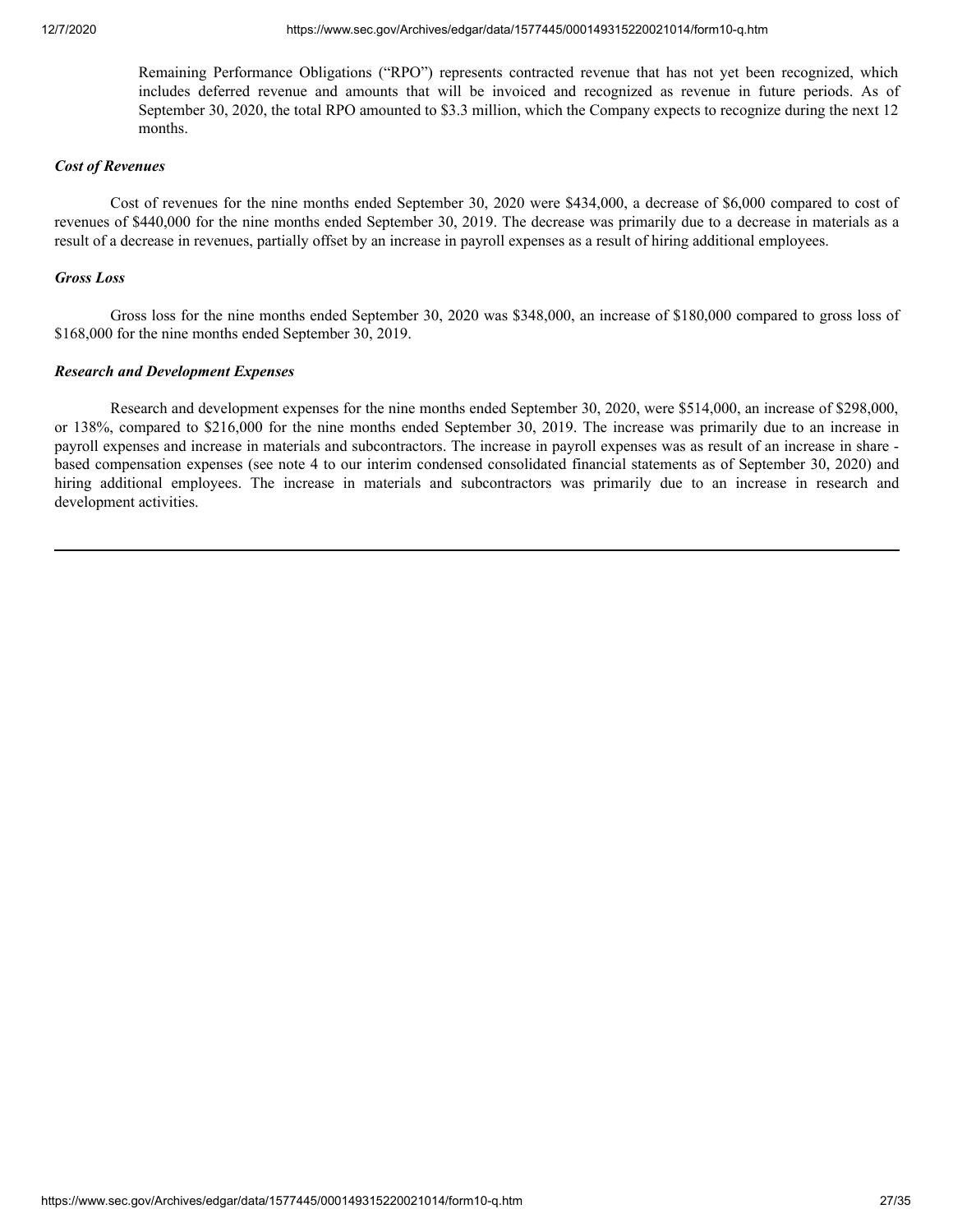- 21 -

#### *Sales and Marketing Expenses*

Sales and marketing expenses for the nine months ended September 30, 2020, were \$302,000, an increase of \$172,000, or 132%, compared to \$130,000 for the nine months ended September 30, 2019. The increase was primarily due to an increase in marketing activities.

#### *General and Administrative Expenses*

General and Administrative expenses for the nine months ended September 30, 2020, were \$2,309,000, an increase of \$1,768,000, or 327%, compared to \$541,000 for the nine months ended September 30, 2019. The increase was primarily due to an increase in payroll expenses, as result of an increase in share - based compensation expenses (see note 4 to our interim condensed consolidated financial statements as of September 30, 2020) and hiring additional employees and an increase in professional services. The increase in professional services resulted from the incorporation of the Subsidiary as an independent company and in connection with the execution of that certain securities exchange agreement involving the Subsidiary.

#### *Operating loss*

We incurred an operating loss of \$3,473,000 for the nine months ended September 30, 2020, an increase of \$2,418,000, or 229%, compared to operating loss of \$1,055,000 for the nine months ended September 30, 2019. The increase in operating loss was due to \$180,000 increase in gross loss, \$298,000 increase in research and development expenses, \$172,000 increase in sales and marketing expenses and \$1,768,000 increase in administrative and general expenses.

# **Liquidity and Capital Resources**

#### *Sources of Liquidity*

The Company has financed its operations primarily through Medigus, private placement transactions for the issuance of common stock and warrants, and sales to customers.

#### *Cash Flows*

The following table sets forth the significant sources and uses of cash for the periods set forth below (in dollars):

|                                                      | 2020        | 2019        |
|------------------------------------------------------|-------------|-------------|
| Cash used in Operating Activity                      | (2,710,000) | (1,280,000) |
| Cash used in Investing Activity                      | (249,000)   | (46,000)    |
| Cash provided by Financing Activity                  | 2.777,000   | 1.402.000   |
| Profit from exchange differences on cash equivalents | 87,000      |             |

#### *Operating Activities*

For the nine months ended September 30, 2020, net cash flows used in operating activities was \$2,710,000, compared to net cash flows used in operating activities of \$1,280,000 for the nine months ended September 30, 2019, an increase of \$1,430,000. The change was mainly due to an increase in net loss which was partially offset by an increase in stock-based compensation.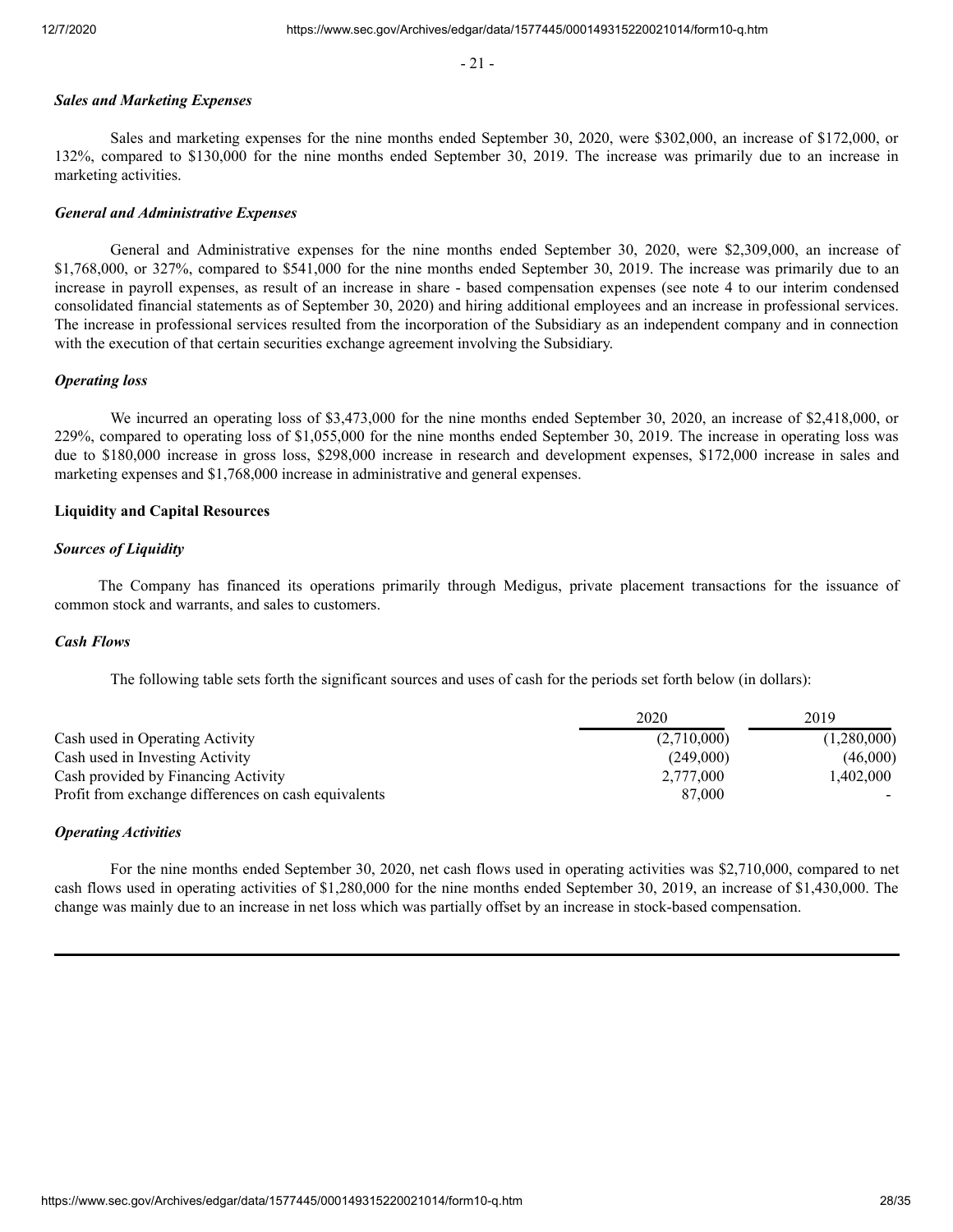- 22 -

# *Investing Activities*

For the nine months ended September 30, 2020, net cash flows used in investing activities was \$249,000 as compared to \$46,000 for the same period of 2019. The change was due to the purchase of property and equipment during the nine months ended September 30, 2020.

#### *Financing Activities*

For the nine months ended September 30, 2020, net cash flows provided by financing activities was \$2,777,000, compared to net cash flows provided by financing activities of \$1,402,000 for the nine months ended September 30, 2019.

Net cash provided by financing activities in the nine months ended September 30, 2020 consisted of \$2,858,000 in proceeds from the issuance of shares and warrants, and \$81,000 in loan repayments from Medigus. Net cash provided by financing activities in the nine months ended September 30, 2019 was generated from the transfer of funds from Medigus and from sales of assets to Medigus.

#### *Profit from exchange differences on cash equivalents*

During the nine months ended September 30, 2020, the Subsidiary generated profit from exchange differences on cash equivalents of \$87,000. This profit represents a change in the Company's cash and cash equivalents as a result of the change in the dollar exchange rate against the NIS during the nine months ended September 30, 2020.

The following table summarizes our results of operations for the three months ended September 30, 2020 and 2019, together with the changes in those items in dollars and as a percentage:

|                                     | 2020        | 2019      | $%$ Change |
|-------------------------------------|-------------|-----------|------------|
| Revenues                            | 12,000      | 128,000   | (91)%      |
| Cost of Revenues                    | 153,000     | 136,000   | 13%        |
| Gross Loss                          | (141,000)   | (8,000)   | 1,663%     |
| Research and development expenses   | 144,000     | 75,000    | 92%        |
| Sales and marketing expense         | 114,000     | 47,000    | 143%       |
| General and administrative expenses | 629,000     | 227,000   | 177%       |
| <b>Operating Loss</b>               | (1,028,000) | (357,000) | 188%       |

#### *Revenues*

For the three months ended September 30, 2020, the Subsidiary generated revenues of \$12,000, a decrease of \$116,000 from the three months ended September 30, 2019 revenues.

For reasons for the decrease in revenues see a comparison of nine months.

#### *Cost of Revenues*

Cost of revenues for the three months ended September 30, 2020 were \$153,000, an increase of \$17,000 compared to cost of revenues of \$136,000 for the three months ended September 30, 2019. The increase was primarily due to a decrease in materials as a result of decrease in revenues, partially offset by an increase in payroll expenses as a result of hiring additional employees.

#### *Gross Loss*

Gross loss for the three months ended September 30, 2020 was \$141,000, an increase of \$133,000 compared to gross loss of \$8,000 for the three months ended September 30, 2019.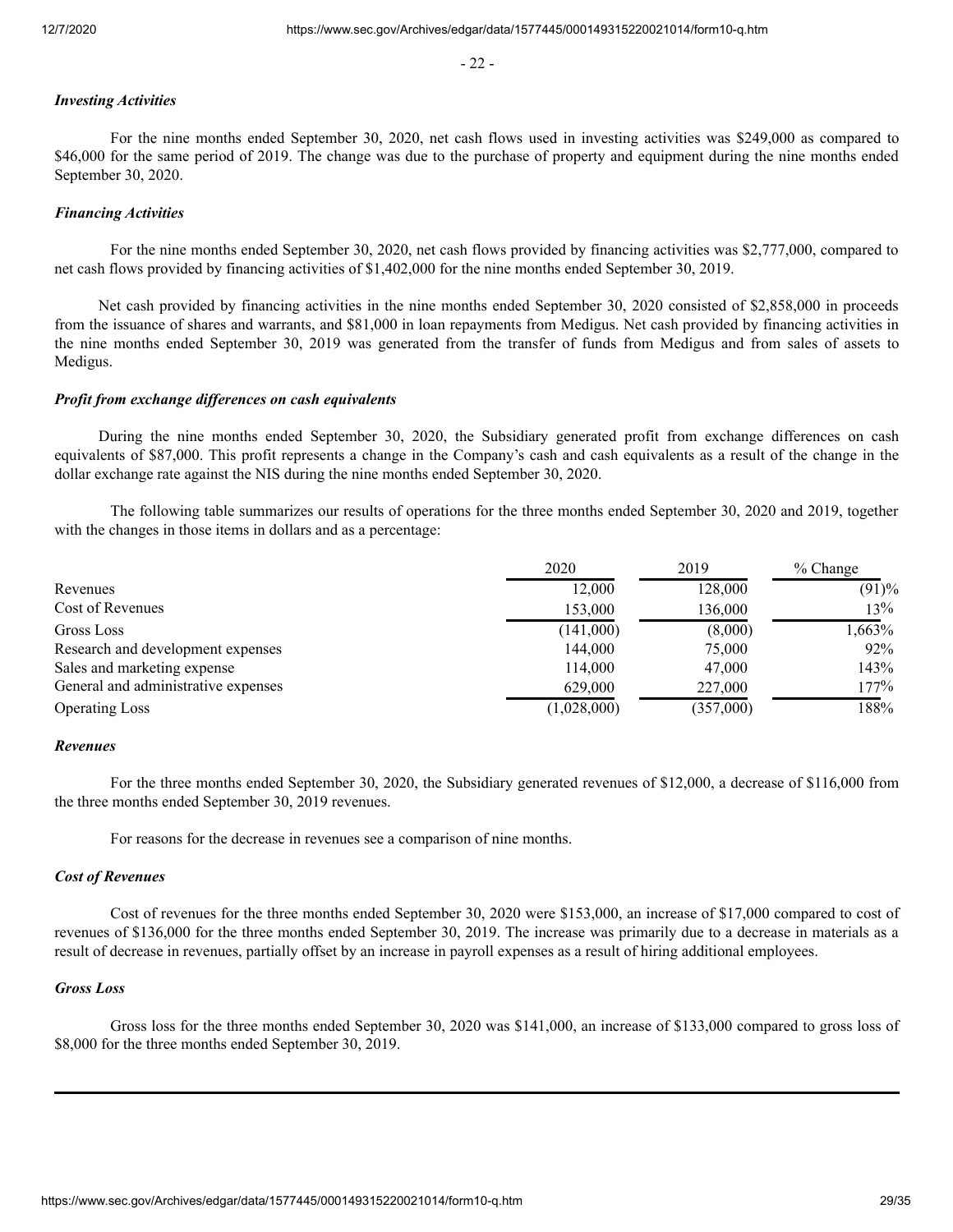- 23 -

#### *Research and Development Expenses*

Research and development expenses for the three months ended September 30, 2020, were \$144,000, an increase of \$69,000, or 92%, compared to \$75,000 for the three months ended September 30, 2019. The increase was primarily due to an increase in payroll expenses and increase in materials and subcontractors. The increase in payroll expenses was as result of an increase in share - based compensation expenses (see note 4 to our interim condensed consolidated financial statements as of September 30, 2020) and hiring additional employees. The increase in materials and subcontractors was primarily due to an increase in research and development activities.

#### *Sales and Marketing Expenses*

Sales and marketing expenses for the three months ended September 30, 2020, were \$114,000, an increase of \$67,000, or 143%, compared to \$47,000 for the three months ended September 30, 2019. The increase was primarily due to an increase in marketing activities.

#### *General and Administrative Expenses*

General and Administrative expenses for the three months ended September 30, 2020, were \$629,000, an increase of \$402,000, or 177%, compared to \$227,000 for the three months ended September 30, 2019. The increase was primarily due to an increase in payroll expenses, as a result of an increase in share - based compensation expenses (see note 4 to our interim condensed consolidated financial statements as of September 30, 2020) and hiring additional employees and an increase in professional services. The increase in professional services resulted from the incorporation of the Subsidiary as an independent company and in connection with the execution of that certain securities exchange agreement involving the Subsidiary.

#### *Operating loss*

We incurred an operating loss of \$1,028,000 for the three months ended September 30, 2020, an increase of \$671,000, or 188%, compared to operating loss of \$357,000 for the three months ended September 30, 2019. The increase in operating loss was due to \$133,000 increase in gross loss, \$69,000 increase in research and development expenses, \$67,000 increase in sales and marketing expenses and \$402,000 increase in administrative and general expenses.

#### **Liquidity and Capital Resources**

#### *Sources of Liquidity*

The Company has financed its operations primarily through Medigus, private placement transactions for the issuance of common stock and warrants, and sales to customers.

#### *Cash Flows*

The following table sets forth the significant sources and uses of cash for the periods set forth below (in dollars):

|                                                      | 2020      | 2019      |
|------------------------------------------------------|-----------|-----------|
| Cash used in Operating Activity                      | (433,000) | (381,000) |
| Cash used in Investing Activity                      | (28,000)  | (46,000)  |
| Cash provided by Financing Activity                  |           | 421,000   |
| Profit from exchange differences on cash equivalents | 3.000     |           |

#### *Operating Activities*

For the three months ended September 30, 2020, net cash flows used in operating activities was \$433,000, compared to net cash flows used in operating activities of \$381,000 for the three months ended September 30, 2019, an increase of \$52,000. The change was mainly due to an increase in net loss, which was partially offset by an increase in stock-based compensation and increase in contract liabilities.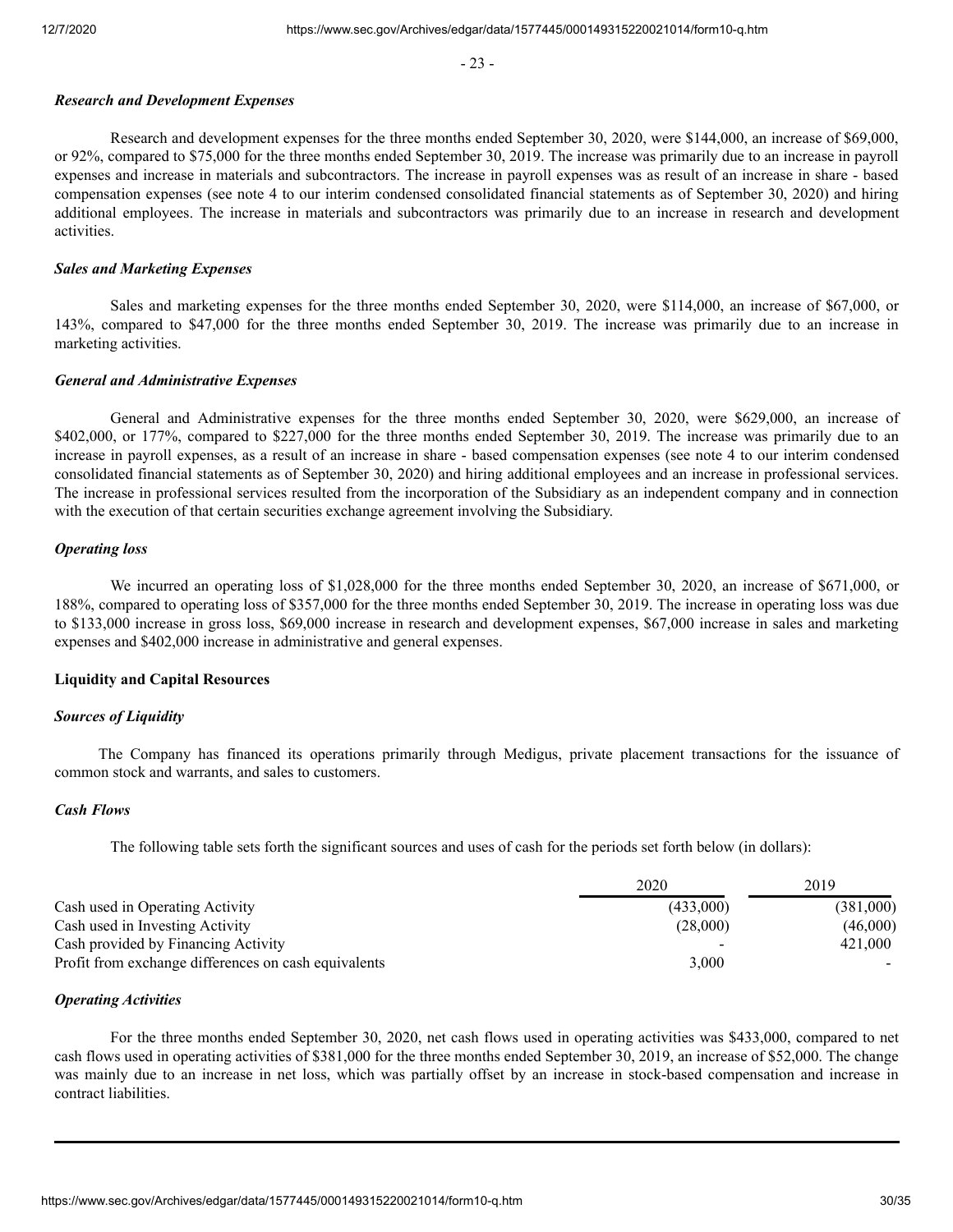- 24 -

# *Investing Activities*

For the three months ended September 30, 2020, net cash flows used in investing activities was \$28,000 as compared to \$46,000 for the same period of 2019.

#### *Financing Activities*

For the three months ended September 30, 2019, net cash flows provided by financing activities was \$421,000.

Net cash provided by financing activities in the three months ended September 30, 2019 was generated from the transfer of funds from Medigus and sale of assets to Medigus.

#### *Loss from exchange differences on cash equivalents*

During the three months ended September 30, 2020, the Subsidiary generated loss from exchange differences on cash equivalents of \$3,000. This loss represents a change in the Company's cash and cash equivalents as a result of the change in the dollar exchange rate against the NIS during the three months ended September 30, 2020.

#### **Future Funding Requirements**

The Company believes that it will require additional financing in order to provide the capital it needs to achieve its growth targets.

# **Off-Balance Sheet Arrangements**

The Subsidiary leases its headquarters in Omer, Israel, with a total of approximately 807 gross square meters. In January 2020, ScoutCam extended the agreement through the end of 2020. The rental payments are linked to the Israeli CPI.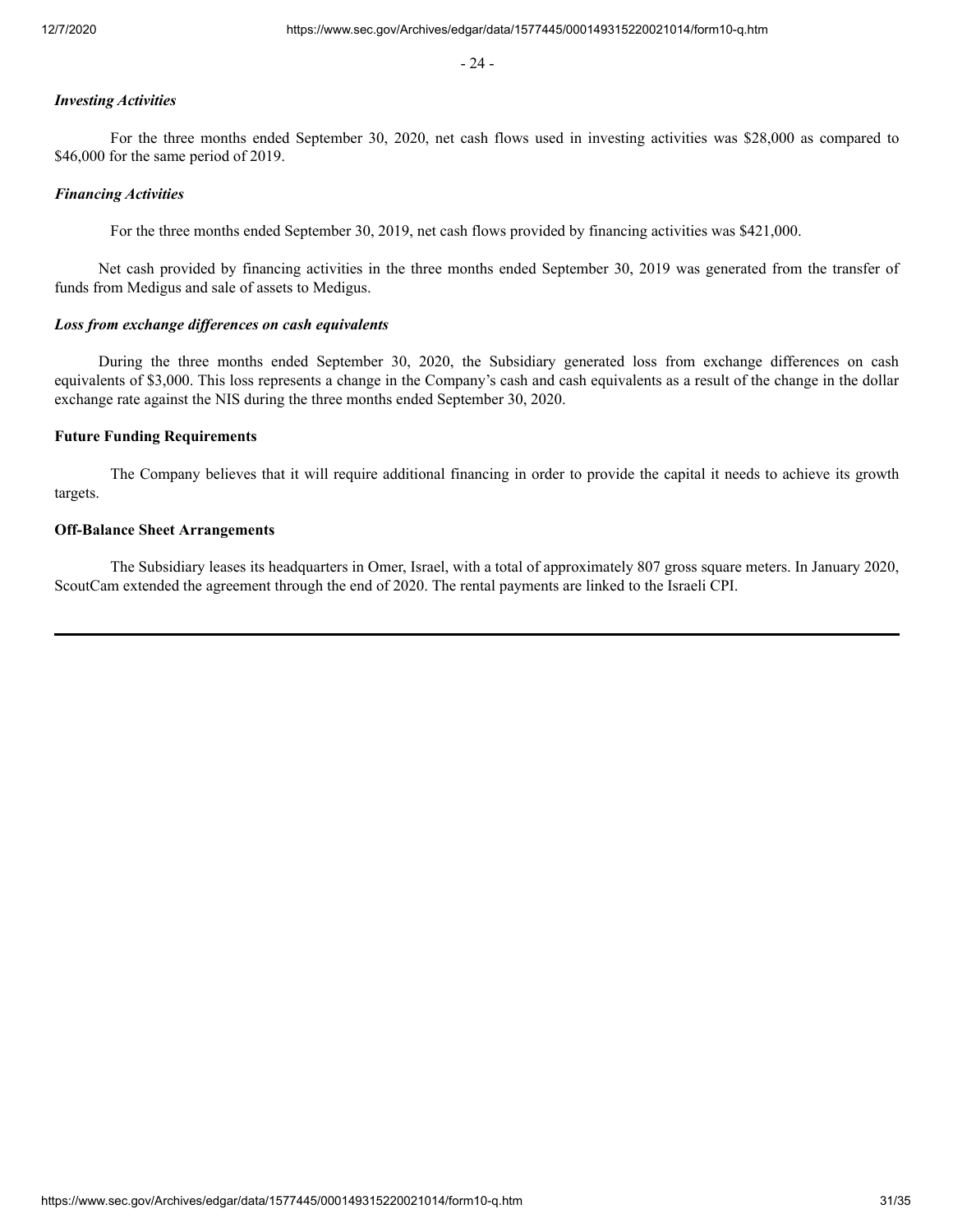- 25 -

#### <span id="page-31-0"></span>**Item 3. Quantitative and Qualitative Disclosures About Market Risk.**

As a smaller reporting company, we are not required to provide the information requested by this Item.

#### <span id="page-31-1"></span>**Item 4. Controls and Procedures.**

#### *Evaluation of Disclosure Controls and Procedures*

Our management, with the participation of our Chief Executive Officer (CEO) and Chief Financial Officer (CFO), evaluated the effectiveness of our disclosure controls and procedures as of September 30, 2020. The term "disclosure controls and procedures," as defined in Rules 13a-15(e) and 15d-15(e) under the Exchange Act, means controls and other procedures of a company that are designed to ensure that information required to be disclosed by a company in the reports that it files or submits under the Exchange Act is recorded, processed, summarized and reported, within the time periods specified in the SEC's rules and forms. Disclosure controls and procedures include, without limitation, controls and procedures designed to ensure that information required to be disclosed by a company in the reports that it files or submits under the Exchange Act is accumulated and communicated to the company's management, including its principal executive and principal financial officers, as appropriate to allow timely decisions regarding required disclosure. Management recognizes that any controls and procedures, no matter how well designed and operated, can provide only reasonable assurance of achieving their objectives and management necessarily applies its judgment in evaluating the cost-benefit relationship of possible controls and procedures. As a result of the material weakness in our internal control over financial reporting described below, our Chief Executive Officer and Chief Financial Officer concluded that our disclosure controls and procedures were not effective at the reasonable assurance level as of September 30, 2020.

In connection with the audit of our 2019 annual consolidated financial statements, we identified a material weakness in our internal control over financial reporting related to the complexities involving the accounting for our reverse recapitalization transaction. The cause of this material weakness was due to the complex accounting related to the reverse recapitalization transaction, which required additional qualified accounting personnel with an appropriate level of experience, and additional controls in the period-end financial reporting process commensurate with the complexity of the matter. A material weakness is defined as a deficiency, or combination of deficiencies, in internal control over financial reporting such that there is a reasonable possibility that a material misstatement of annual or interim financial statements will not be prevented or detected and corrected on a timely basis. The material weakness did not result in any identified misstatements to the financial statements, and there were no changes to previously released financial results. In light of the material weakness, we performed additional analyses and other post-closing procedures and hired an additional accounting personnel to ensure our consolidated financial statements are prepared in accordance with U.S. GAAP. Accordingly, our CEO and CFO have certified that, based on their knowledge, the consolidated financial statements, and other financial information included in this Form 10-Q, fairly present in all material respects our financial condition, results of operations and cash flows as of, and for, the periods presented in this Form 10-Q.

Because of its inherent limitations, internal control over financial reporting may not prevent or detect misstatements. Also, projections of any evaluation of effectiveness to future periods are subject to the risks that controls may become inadequate because of changes in conditions, or that the degree of compliance with the policies or procedures may deteriorate.

#### **Remediation Efforts to Address Material Weakness**

We began remediation efforts in the second quarter of 2020 for our accounting of non-routine complex transactions control by hiring additional personnel for our finance team. We continue to evaluate our internal and external technical accounting resources to ensure they are appropriate for us and our needs. Additionally, there is a renewed emphasis on our process going forward for initial identification of potential contracts and transactions that may be non-routine and complex during a reporting period, and then conducting the necessary procedures with the full internal accounting team and external consultants to review and research the proper guidance and approach toward the accounting, and documenting as such in a white paper or memo as needed.

We believe these measures, and others that may be implemented, will remediate the material weakness in internal control over financial reporting described above.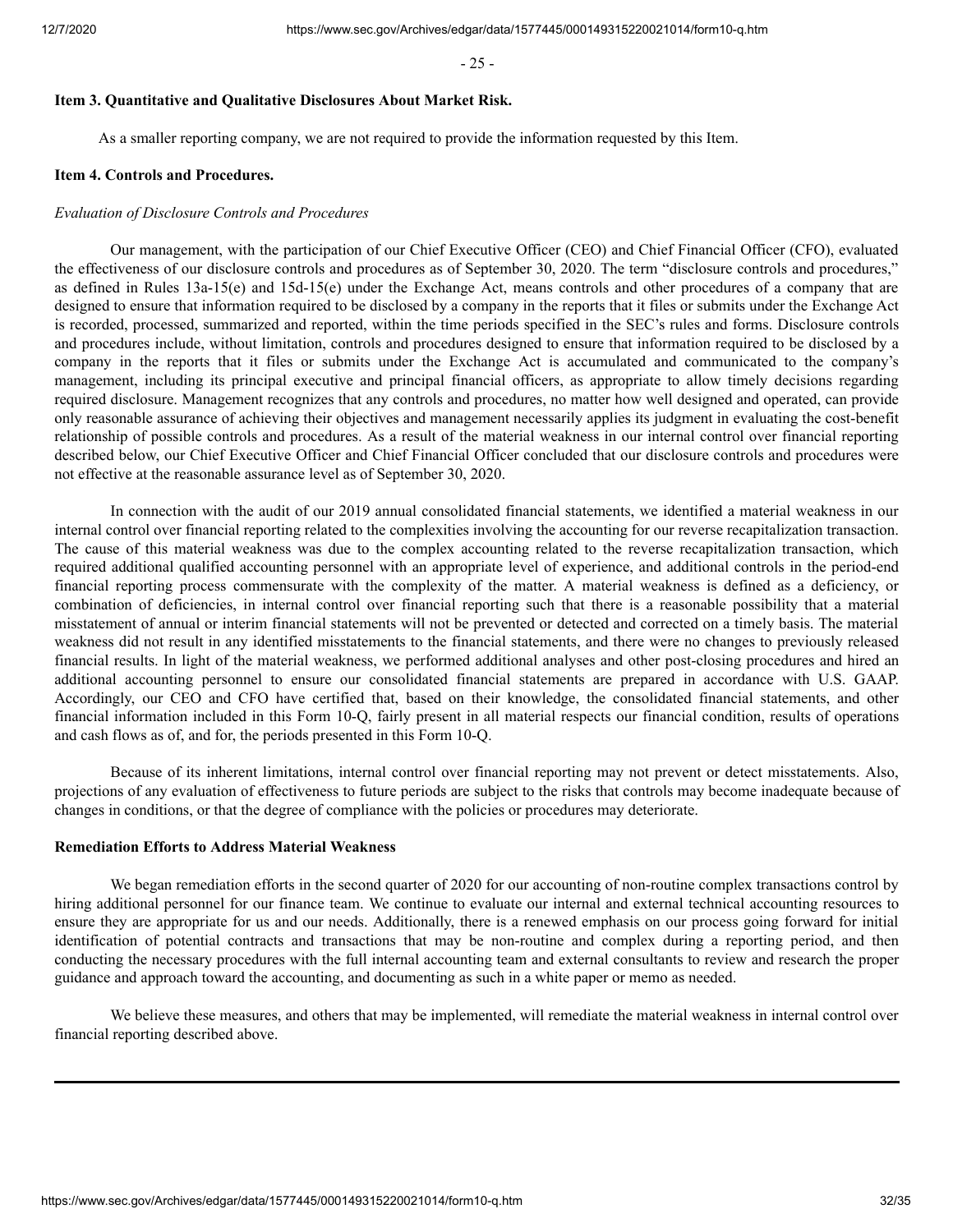- 26 -

The material weakness will not be considered formally remediated until the control has operated effectively for a sufficient period of time, and after management has concluded, through testing, that the control is operating effectively.

#### **Changes in Internal Control over Financial Reporting**

Other than the changes intended to remediate the material weakness noted above, there was no change in our internal control over financial reporting (as defined in Rules 13a-15(f) and 15d-15(f) under the Exchange Act) during the fiscal quarter ended September 30, 2020 that has materially affected, or is reasonably likely to materially affect, our internal control over financial reporting.

#### **PART II- OTHER INFORMATION**

#### <span id="page-32-0"></span>**ITEM 1. LEGAL PROCEEDINGS**

Not applicable.

# <span id="page-32-1"></span>**ITEM 1A. RISK FACTORS.**

Our business faces many risks, a number of which are described under the caption "Risk Factors" in our Annual Report on Form 10-K for the fiscal year ended December 31, 2019 (the "2019 Annual Report"). Other than as set forth below, there have been no material changes from the risk factors previously disclosed in our 2019 Annual Report. The risks described in the 2019 Annual Report and below may not be the only risks we face. Other risks of which we are not yet aware, or that we currently believe are not material, may also materially and adversely impact our business operations or financial results. If any of the events or circumstances described in the risk factors contained in the 2019 Annual Report or described below occurs, our business, financial condition or results of operations could be adversely impacted and the value of an investment in our securities could decline. Investors and prospective investors should consider the risks described in the 2019 Annual Report and below, and the information contained under the caption "Forward-Looking Statements" and elsewhere in this Quarterly Report on Form 10-Q before deciding whether to invest in our securities.

# *The COVID-19 pandemic has adversely affected our business and operations, and the continued outbreak of the pandemic may cause further material and adverse harm to our business and operations.*

The outbreak of COVID-19, which originated in China in late 2019, has since spread to multiple countries, including the United States and Israel. On March 11, 2020, the World Health Organization declared the outbreak a pandemic. While COVID-19 is still spreading and the final implications of the pandemic are difficult to estimate at this stage, it is clear that it has affected the lives of a large portion of the global population. As of September 30, 2020, the pandemic has caused repeated states of emergency to be declared in various countries, ongoing and extended travel restrictions have been imposed for several months, strict quarantine rules have been established and maintained for an extended period of time in a plethora of jurisdictions and various institutions and companies have been closed and rendered bankrupt. We are actively monitoring the pandemic and we are taking necessary measures to respond to the situation in cooperation with the various stakeholders.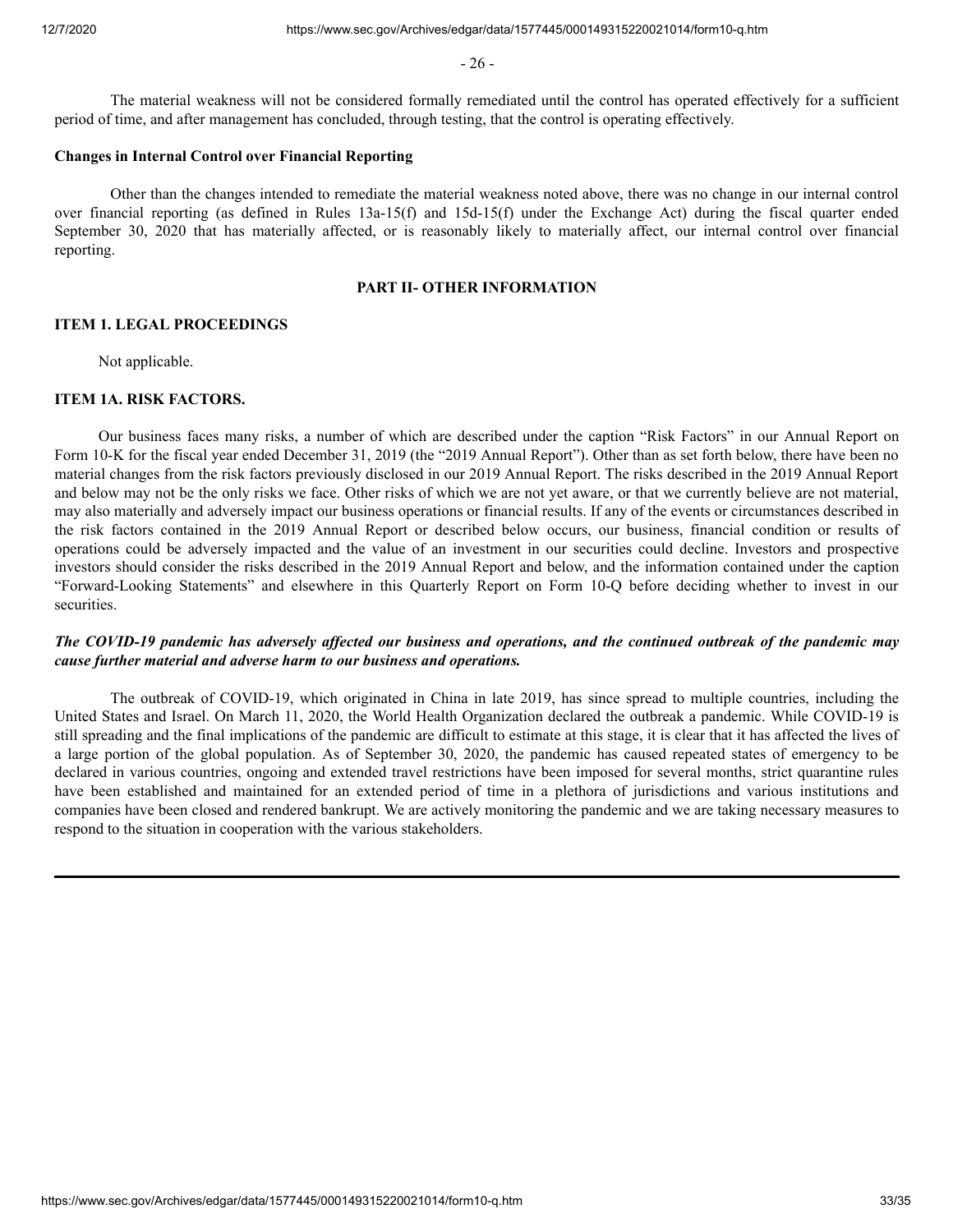- 27 -

# **ITEM 2. UNREGISTERED SALES OF EQUITY SECURITIES AND USE OF PROCEEDS**

None.

# **ITEM 3. DEFAULTS UPON SENIOR SECURITIES**

None.

# **ITEM 4. MINE SAFETY DISCLOSURE**

Not applicable.

# **ITEM 5. OTHER INFORMATION**

None.

# <span id="page-33-0"></span>**ITEM 6. EXHIBITS.**

(a) The following documents are filed as exhibits to this Quarterly Report or incorporated by reference herein.

| <b>Exhibit</b><br><b>Number</b> | <b>Description</b>                                                                                                                                       |
|---------------------------------|----------------------------------------------------------------------------------------------------------------------------------------------------------|
| $31.1*$                         | Certification of Principal Executive Officer pursuant to Section 302 of the Sarbanes-Oxley Act                                                           |
| $31.2*$                         | Certification of Principal Financial Officer pursuant to Section 302 of the Sarbanes-Oxley Act                                                           |
| $32.1**$                        | Certification of Principal Executive Officer pursuant to 18 U.S.C. Section 1350, as adopted pursuant to Section 906 of the<br>Sarbanes-Oxley Act of 2002 |
| $32.2**$                        | Certification of Principal Financial Officer pursuant to 18 U.S.C. Section 1350, as adopted pursuant to Section 906 of the<br>Sarbanes-Oxley Act of 2002 |
| 101.INS                         | <b>XBRL</b> Instance Document                                                                                                                            |
| 101.INS                         | XBRL Taxonomy Extension Schema Document                                                                                                                  |
|                                 | 101.CAL XBRL Taxonomy Extension Calculation Linkbase Document                                                                                            |
|                                 | 101.DEF XBRL Taxonomy Extension Definition Linkbase Document                                                                                             |
|                                 | 101.LAB XBRL Taxonomy Extension Label Linkbase Document                                                                                                  |
|                                 | 101.PRE XBRL Taxonomy Extension Presentation Linkbase Document                                                                                           |
| *                               | Filed herewith.                                                                                                                                          |
| **                              | Furnished herewith.                                                                                                                                      |